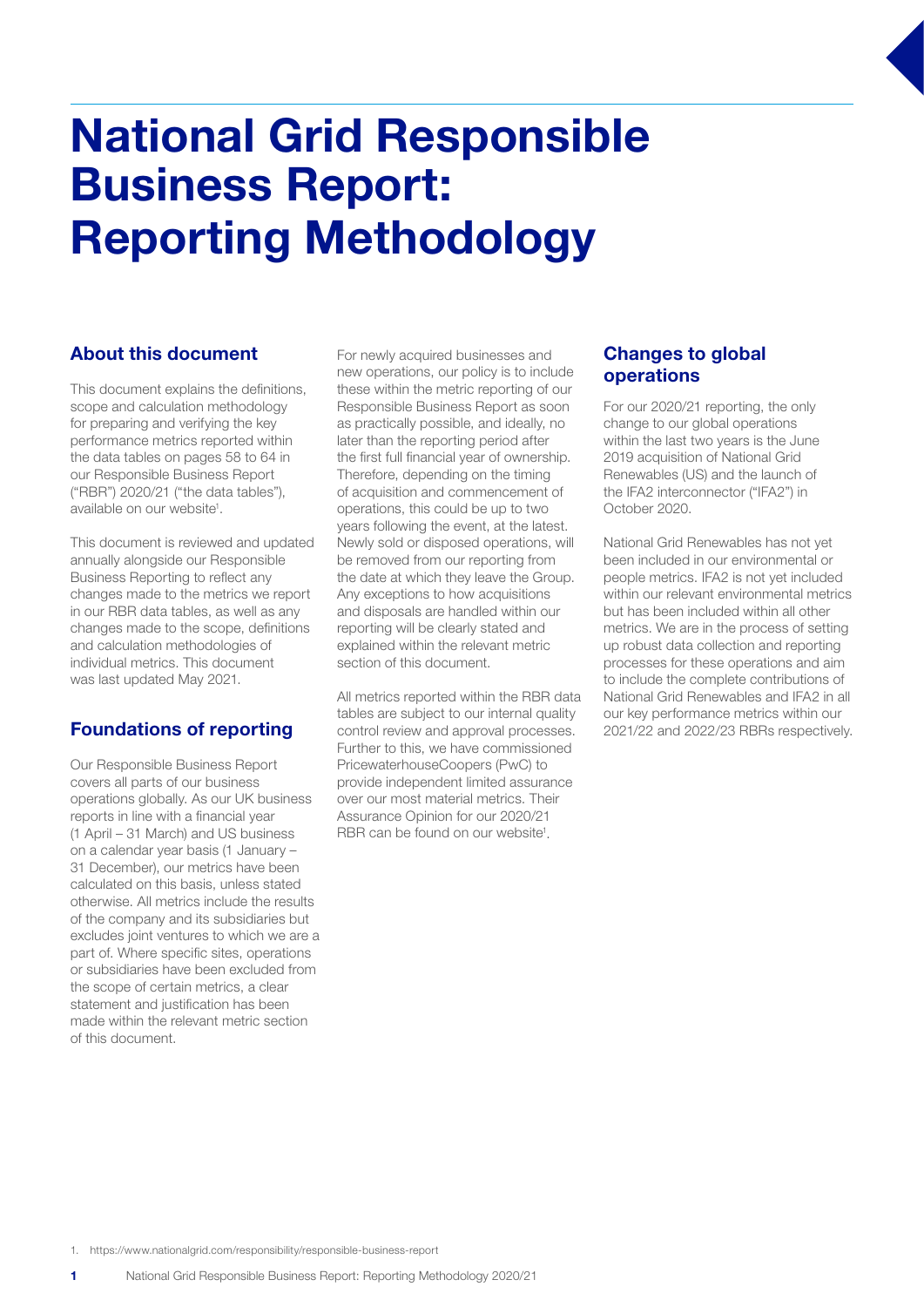## **Contents**

#### Metrics

#### **Communities**

- 1.1 Average energy bill charged to US households<sup>2</sup>
- 1.2 Contribution of NG UK's transmission costs to consumer bills<sup>2</sup>
- 1.3 Number of qualifying volunteering hours
- 1.4 Network reliability % Availability
- 1.5 Interconnector reliability  $%$ Availability
- 1.6 Consumer Trust Survey (US)
- 1.7 Number of young people provided access to skills development
- 1.8 Fatalities
- 1.9 Lost time injury frequency rate (LTIFR)

#### 2 Economy

- 2.1 Investment in energy infrastructure
- 2.2 Investment by NG Partners
- 2.3 % of supplier payments paid to contractual term
- 2.4 % of suppliers with carbon reduction target
- 2.5 Jobs (worldwide)

#### 3 Environment

- 3.1 Scope 1 and Scope 2 greenhouse gas (GHG) emissions2
- 3.2 Scope 3 greenhouse gas emissions<sup>2</sup>
- 3.3 SF6 emissions<sup>2</sup>
- 3.4 Air quality Emissions from stationary sources (NOx, SOx and PM)<sup>2</sup>
- 3.5 GHG emissions and total air miles from air travel<sup>2</sup>
- 3.6 % Renewable energy purchased
- 3.7 Number of hectares of land we have remediated
- 3.8 Total office waste
- 3.9 % office waste diverted from landfill
- 3.10 Renewables enabled by direct investment via National Grid Renewables
- 3.11 Renewable energy connected to US and UK transmission and distribution grids
- 3.12 Total energy consumption
- 3.13 Office energy consumption
- 3.14 Interconnector capacity
- 3.15 Electric vehicle fleet (light-duty)

#### 4 Governance

- 4.1 Diversity of the Board<sup>2</sup>
- 4.2 % employees that have undertaken ethics and fraud & bribery training

#### 5 People

- 5.1 UK gender pay gap<sup>2</sup>
- 5.2 US gender pay gap<sup>2</sup>
- 5.3 UK ethnicity pay gap<sup>2</sup>
- 5.4 US ethnicity pay gap<sup>2</sup>
- 5.5 Gender and ethnicity % of joiners, promotions and leavers<sup>2</sup>
- 5.6 Diversity of the workforce, senior leadership group and hires in new talent programmes $2$
- 5.7 % of colleagues completed unconscious bias training
- 5.8 Living wage paid (UK only)
- 5.9 Employee engagement score (from Grid:Voice)
- 5.10 'Safe to say yes' index in Grid: Voice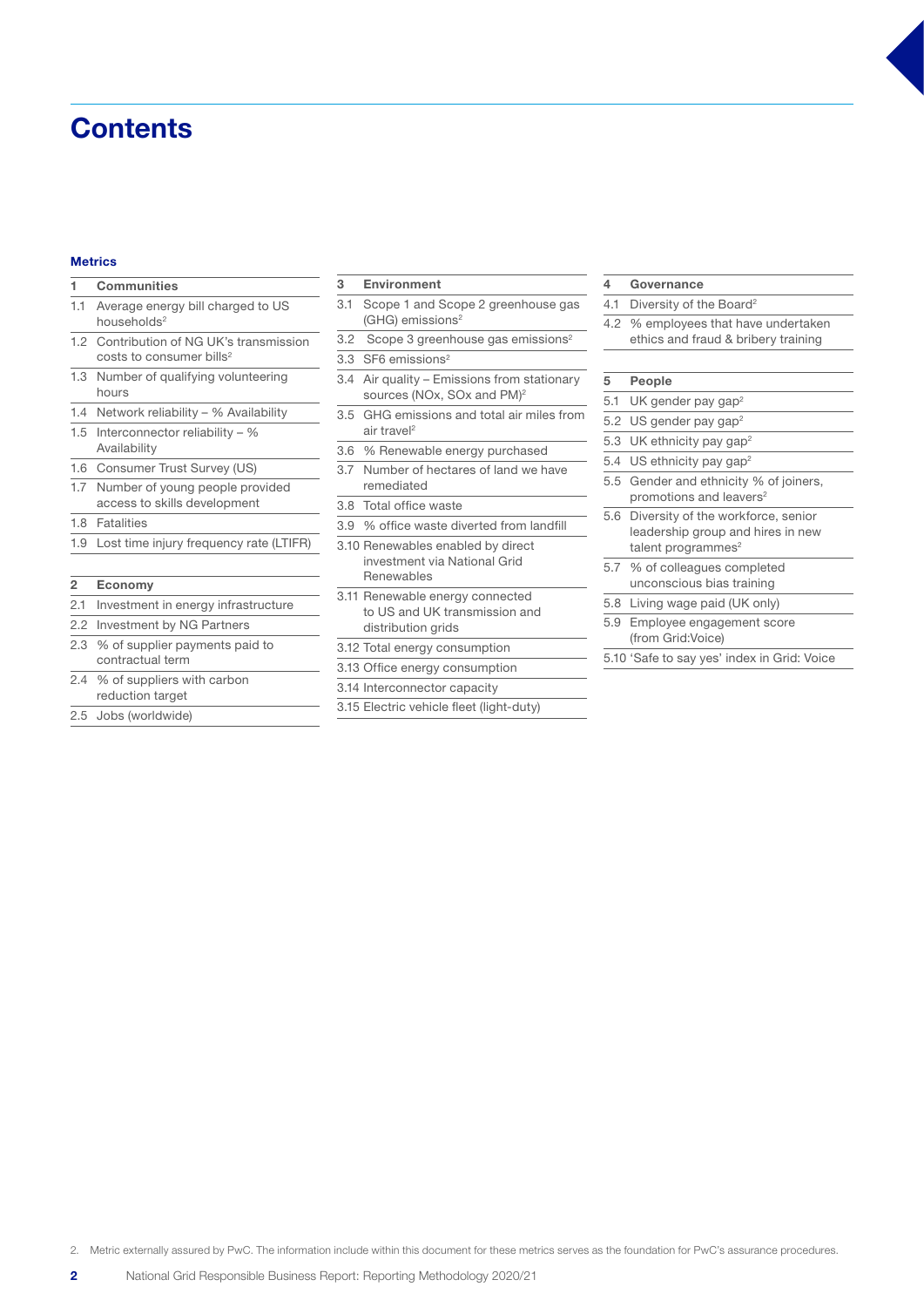## Reporting standards

## Global Reporting Initiative (GRI)

Our 2020/21 Responsible Business Report has been prepared in accordance with the GRI Standards (core option). Further details on the requirements and our disclosures can be found in our 2020/21 GRI Index<sup>1</sup> above.

## Sustainability Accounting Standards Board (SASB)

Our 2020/21 Responsible Business Report has been prepared with reference to the applicable Sustainability Accounting Standards Board (SASB) utilities sub-sector standards. Further details on the requirements and our disclosures can be found in our 2020/21 SASB Index<sup>3</sup>.

3. Low-income customers are defined as those who qualify for the Low Income Home Energy Assistance Program (LIHEAP).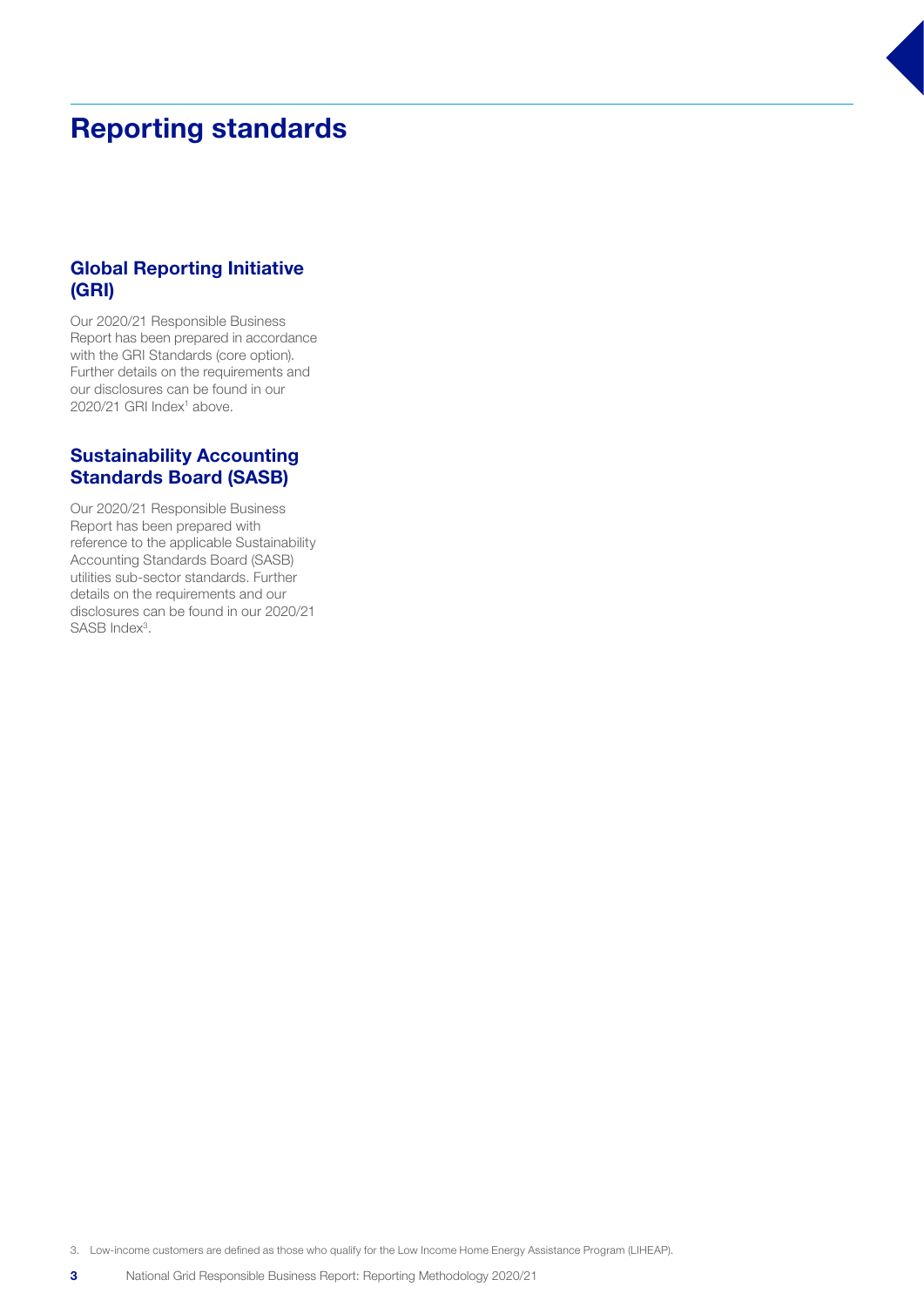## **Metrics**

1 – Communities

#### 1.1 – Average energy bill charged to US households 1.1.1 – Metric

Average cost per US household. This metric separates the costs to electricity and gas customers as well as Low Income and other customers due to the distinct characteristics of these consumer groups.

## 1.1.2 – Definitions

Average US electricity customer **bill** is the average total bill charged to all National Grid US electricity customers, excluding those who participated in low-income program<sup>3</sup>.

Average US gas customer bill is the average total bill charged to all National Grid US gas customers, excluding customers who participated in lowincome<sup>1</sup> program.

#### Average low income (only) electricity customer bill is the

average total bill charged to National Grid US electricity customers who have participated in a low-income program<sup>1</sup>.

#### Average low income (only) gas

customer bill is the average total bill charged to National Grid US gas customers who have participated in a low-income program<sup>1</sup>.

The metrics represent the total bill charged to National Grid customers, including taxes and fees (the "fully loaded bill total").

#### 1.1.3 – Scope

The metrics combine the tariff charges managed under all National Grid US rate plans, as listed below.

New York Public Service Commission:

- Niagara Mohawk<sup>4</sup> (upstate, electricity)
- Niagara Mohawk (upstate, gas)
- KEDNY (downstate)<sup>5</sup>
- KEDLI (downstate)<sup>6</sup>

Massachusetts Department of Public Utilities:

- Massachusetts Electric/ Nantucket Electric
- Massachusetts Gas

Rhode Island Public Utilities Commission:

- Narragansett Electric
- Narragansett Gas

The metrics only include customers who have received a service from National Grid for 12 consecutive months as at the reporting date.

All metrics exclude customers who received a temporary credit or charge on their bill that was in addition to tariff rates (a "rider").

Average low-income customer bill metrics only include customers who have participated in a low-income program for 12 consecutive months.

The metrics do not include adjustments made to bills after the reporting date.

This metric is reported in line with the financial year, 1 April to 31 March.

#### 1.1.4 – Calculation methodology

For customer accounts that meet the respective metric definitions, the total of the last 12 consecutive bills is identified from the billing system.

An arithmetic average is then calculated by: Average bill = the total charged to customer (\$)/total number of customers. This equation is adapted to reflect each respective metric in terms of the product sold (gas or electricity) and customer group (average or low income).

#### 1.2 – Contribution of NG UK's transmission costs to consumer bills

#### 1.2.1 – Metric

UK National Grid element of the average domestic consumer bill.

#### 1.2.2 – Definitions

#### UK average domestic bill is the

average gas/electric bill for non-business customers in the UK.

## The National Grid element is the

portion of the average UK domestic bill associated with the transmission costs for the gas/electricity attributable to National Grid.

#### 1.2.3 – Scope

This metric includes bill impact data for UK National Grid Electricity Transmission (NGET), National Grid Gas Transmission (NGGT)7 and internal Electricity System Operator (ESO) costs.

It does not include the impact of external ESO costs as these costs are a passthrough cost managed on behalf of the industry, rather than being an internal ESO cost.

UK National Grid do not directly charge consumers therefore the metric approximates the network charges proportion of the Energy Supplier bills. It excludes that proportion of our revenues that are charged to other parties e.g. costs levied on companies entering energy onto the network. These costs are excluded because there is no clear approach identified to estimate how much of those costs contribute to household bills.

5. KeySpan Energy Delivery New York (the Brooklyn Union Gas Company).

7. The internal Gas Transmission Operator (GTO) and Gas System Operator (GSO) costs are both contained within NGGT.

<sup>4.</sup> Both transmission and distribution, excluding stranded costs.

<sup>6.</sup> KeySpan Energy Delivery Long Island (KeySpan Gas East Corporation).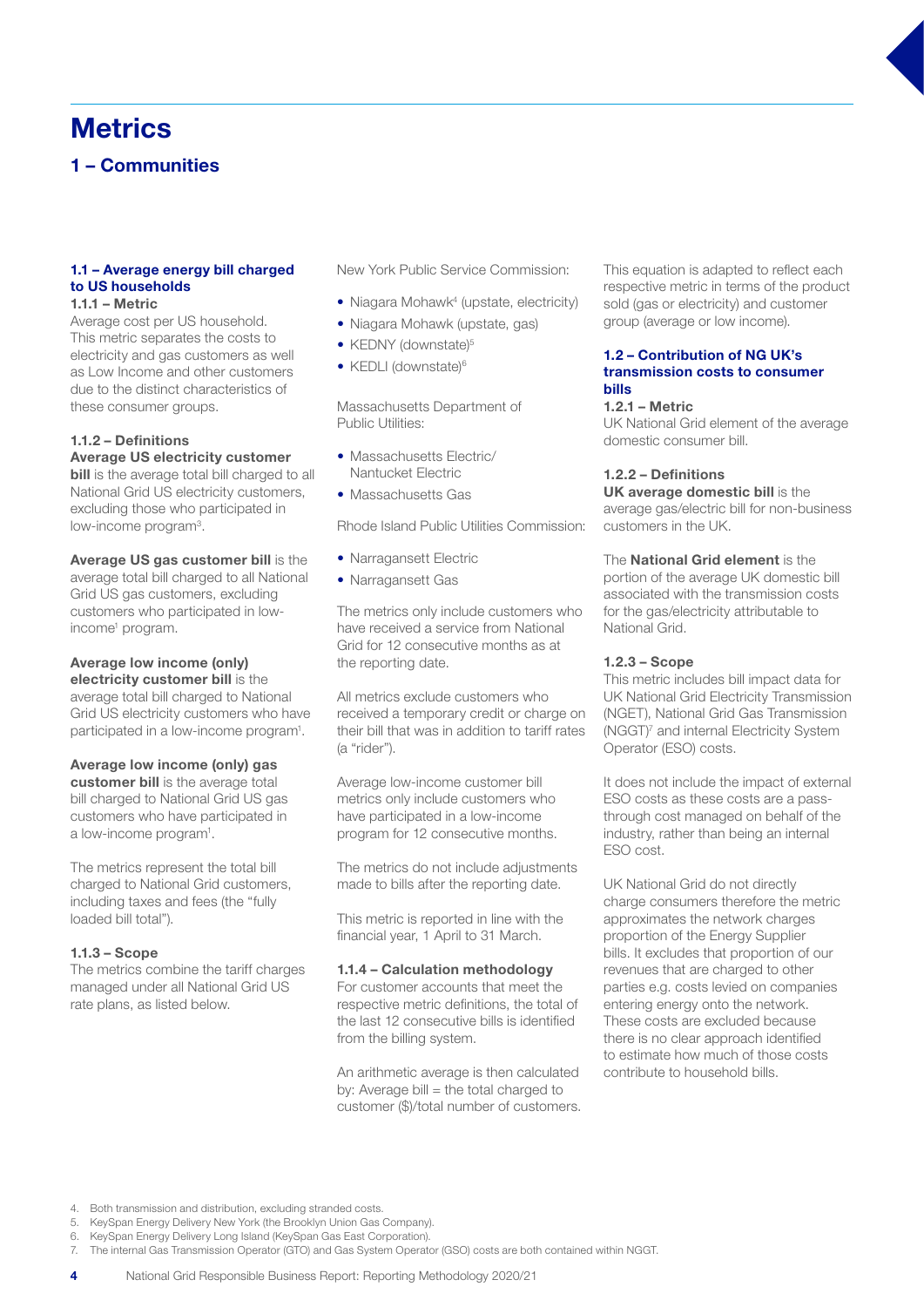This metric is reported in line with the financial year, 1 April to 31 March.

#### 1.2.4 – Calculation methodology

The costs are identified from the charges set by National Grid to Energy Suppliers.

NGGT costs are identified from our internal charging models that are used to publish final tariffs to the industry.

For NGET, the portion of the average Transmission Use of System Charges (''TNUoS'') tariff for the relevant year, attributable to NGET, is derived from the charges published by the ESO<sup>8</sup>. This tariff is then multiplied by an estimate of the proportion of annual consumption that takes place during peak times to estimate charges per customer. The charge to customer is scaled up by the average loss adjustment factor as published by Ofgem<sup>9</sup> to account for losses and then multiplied by the average domestic demand, also published by Ofgem<sup>10</sup>, to determine an average cost to UK households.

The NGESO Internal Revenue is identified from the ESO's calculation of its Maximum Allowed Revenue for Internal Revenue. This is adjusted by 50% to reflect the costs recovered from Energy Suppliers for Balancing Services Use of System ("BSUoS") charges as per the methodology prescribed by the Connection and Use of System Code<sup>11</sup> ("CUSC") and divided by the total annual demand, as published by the ESO<sup>12</sup>, to estimate an average tariff charged by the ESO. That charge to customer is scaled up by the average loss adjustment factor as published by Ofgem<sup>13</sup> to account for losses and then multiplied by the average domestic demand, also published by Ofgem<sup>14</sup>, to determine an average cost to UK households.

The average costs of NGGT, NGET and NGESO are then combined to calculate the National Grid element of the average UK domestic customer bill.

#### 1.3 – Number of qualifying volunteering hours 1.3.1 – Metric

Total volunteering hours completed on behalf of National Grid since 1 April 2020.

#### 1.3.2 – Definitions

**Volunteering hours:** Any time spent volunteering on behalf of National Grid (including any preparation work required).

#### 1.3.3 – Scope

This metric includes all National Grid employees, and those working on behalf of National Grid.

Data is based on hours recorded via internal reporting systems or as reported by our charity partners as relevant.

This metric is reported in line with the financial year, 1 April to 31 March, and cumulatively by summing all data from 1 April 2020 to the relevant year end date.

#### 1.3.4 – Calculation methodology

Volunteering hours are initially recorded by those overseeing the activities. On an annual basis the data is collated to summed to the annual total annual volunteering hours.

The total annual volunteering hours are added to the total hours reported for each financial year since 1 April 2020 to calculate the cumulative volunteering hours.

## 1.4 – Network reliability – % Availability

## 1.4.1 – Metric

The % availability of the following systems over the last year:

- US Electricity Transmission ("ET")
- US Electricity Distribution ("ED")
- UK Gas Transmission ("GT")
- UK ET

#### 1.4.2 – Definitions

Potential availability: the maximum possible operational volume of our systems.

Actual availability: The operational volume delivered over the relevant period.

#### 1.4.3 – Scope

US ET and US ED availability excludes major storm days<sup>15</sup>.

Metrics is based on performance data recorded by the respective systems' operating systems.

The metric is reported in line with the financial year, 1 April to 31 March except for the US ED system which reports with reference to the calendar year, 1 January to 31 December.

#### 1.4.4 – Calculation methodology

For the system corresponding to the respective definition, actual availability for the last 12 months is identified.

The % availability for the year is then calculated by:  $%$  availability = (actual availability/potential availability) \* 100.

- 9. Source: https://www.ofgem.gov.uk/publications-and-updates/default-tariff-cap-level-1-october-2020-31-march-2021
- 10. Source: https://www.ofgem.gov.uk/system/files/docs/2019/10/tdcvs\_2019\_open\_letter\_0.pdf
- 11. Source: https://www.nationalgrideso.com/document/91411/download
- 12. Source: https://www.nationalgrideso.com/industry-information/charging/balancing-services-use-system-bsuos-charges
- 13. Source: https://www.ofgem.gov.uk/publications-and-updates/default-tariff-cap-level-1-october-2020-31-march-2021
- 14. Source: https://www.ofgem.gov.uk/system/files/docs/2019/10/tdcvs\_2019\_open\_letter\_0.pdf
- 15. Major storms are defined by respective US States.

<sup>8.</sup> Source: https://www.nationalgrideso.com/document/162431/download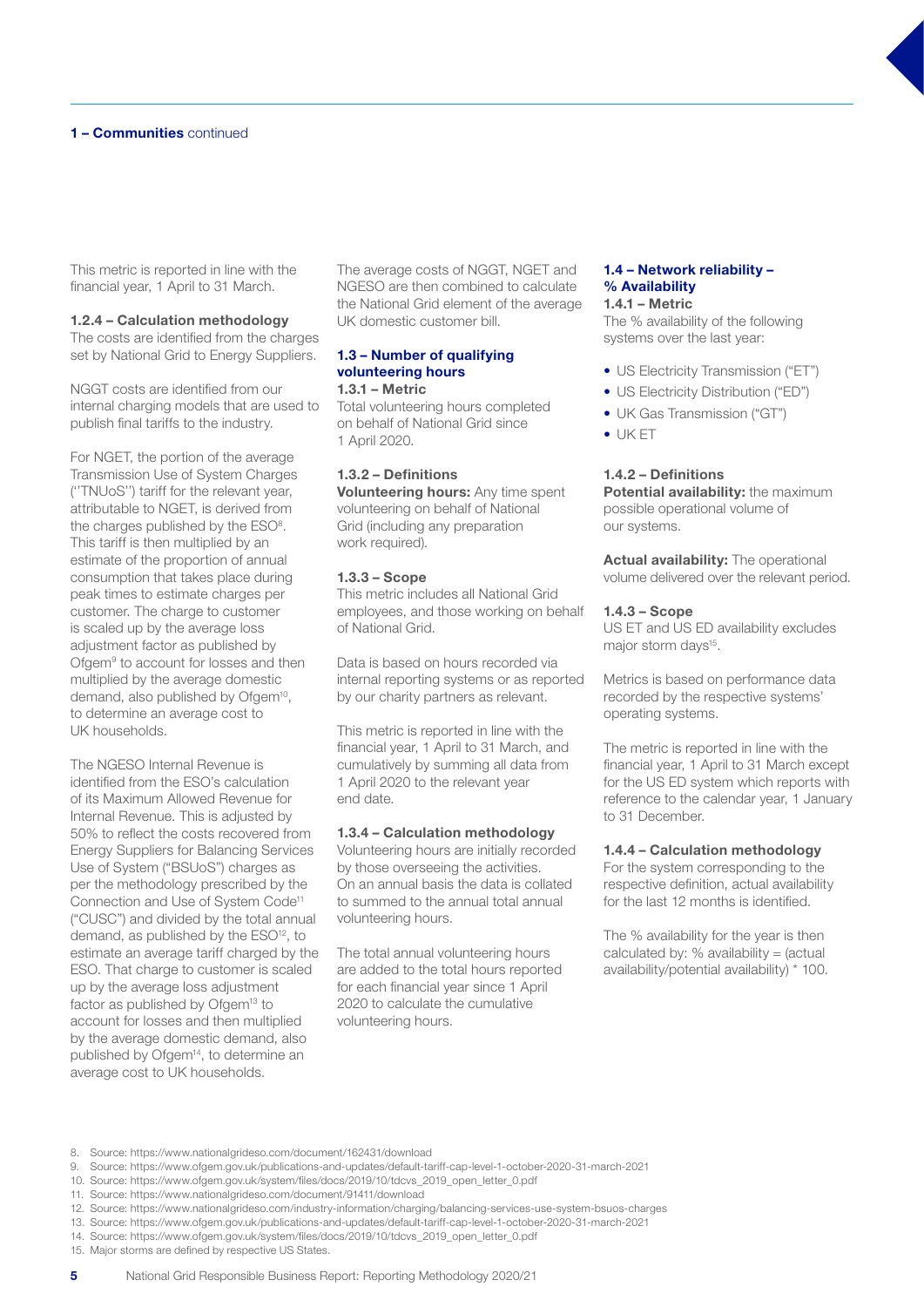## 1 - **Communities** continued

#### 1.5 – Interconnector reliability – % Availability 1.5.1 – Metric

The % availability of the following systems over the last year:

- IFA Interconnector
- IFA2 Interconnector (from go-live date of 21 January 2021)
- BritNed Interconnector
- Nemo Interconnector

#### 1.5.2 – Definitions

Potential availability: the maximum possible operational volume of our systems.

Aggregate availability: Potential availability less any planned outages, short notice planned outages or trips. Aggregate availability includes all unavailability, from the point at which the capacity becomes unavailable to the point at which the link returns to full service and it can flow any nominated volume up to its Nominal Capacity.

#### 1.5.3 – Scope

Metrics is based on performance data recorded by the respective systems' operating systems.

The metric is reported in line with the financial year, 1 April to 31 March.

#### 1.5.4 – Calculation methodology

For the system corresponding to the respective definition, actual availability for the last 12 months is identified.

The % availability for the year is then calculated by:  $%$  availability = (aggregate availability/potential availability) \* 100.

#### 1.6 – Customer Trust Survey (US) 1.6.1 – Metric

Percent of survey respondents who trust National Grid to provide the advice needed to make good energy decisions.

#### 1.6.2 – Definitions

**Survey:** supported by a third party research provider, National Grid continuously survey their US based residential customers via an online Brand Image and relationship survey. The Survey asks customers "Considering everything you may know about National Grid, how much do you trust National Grid to provide you the advice you need to make good energy decisions?".

Respondents: Residential customers who submit a response to National Grid's online survey.

**Trust: Respondents score National Grid** on a 1-10 point scale. where 1 is 'Do not trust advice at all' and 10 is 'Trust advice completely'. Respondents who answer 8, 9 or 10 are considered to 'trust National Grid's advice'.

#### 1.6.3 – Scope

The metric considers US residential customers only and excludes customers for whom National Grid do not have an email address.

Data collected by a third part research vendor and reported to National Grid on a monthly basis.

This metric is reported in line with the financial year, 1 April to 31 March.

#### 1.6.4 – Calculation methodology

For each of National Grid's US markets, the % of respondents who trust National Grid is calculated as: total respondents who answer 8-10 in the survey question / total survey respondents.

Overall results are then weighted by market, based on the proportion of customers in each market that make up National Grid's total US residential customer base.

#### 1.7 – Number of young people provided access to skills development

## 1.7.1 – Metric

Total people provided access to skills development since 1 October 2020.

#### 1.7.2 – Definitions

**Skills development: Programmes** operated by National Grid intended to upskill participants. The programmes are not restricted to STEM skills; however, "STEM" (Science, technology, engineering and mathematics) skills are expected to make up the majority of our programmes.

Participant: a participant comes from one of the lower income communities we serve<sup>16</sup>.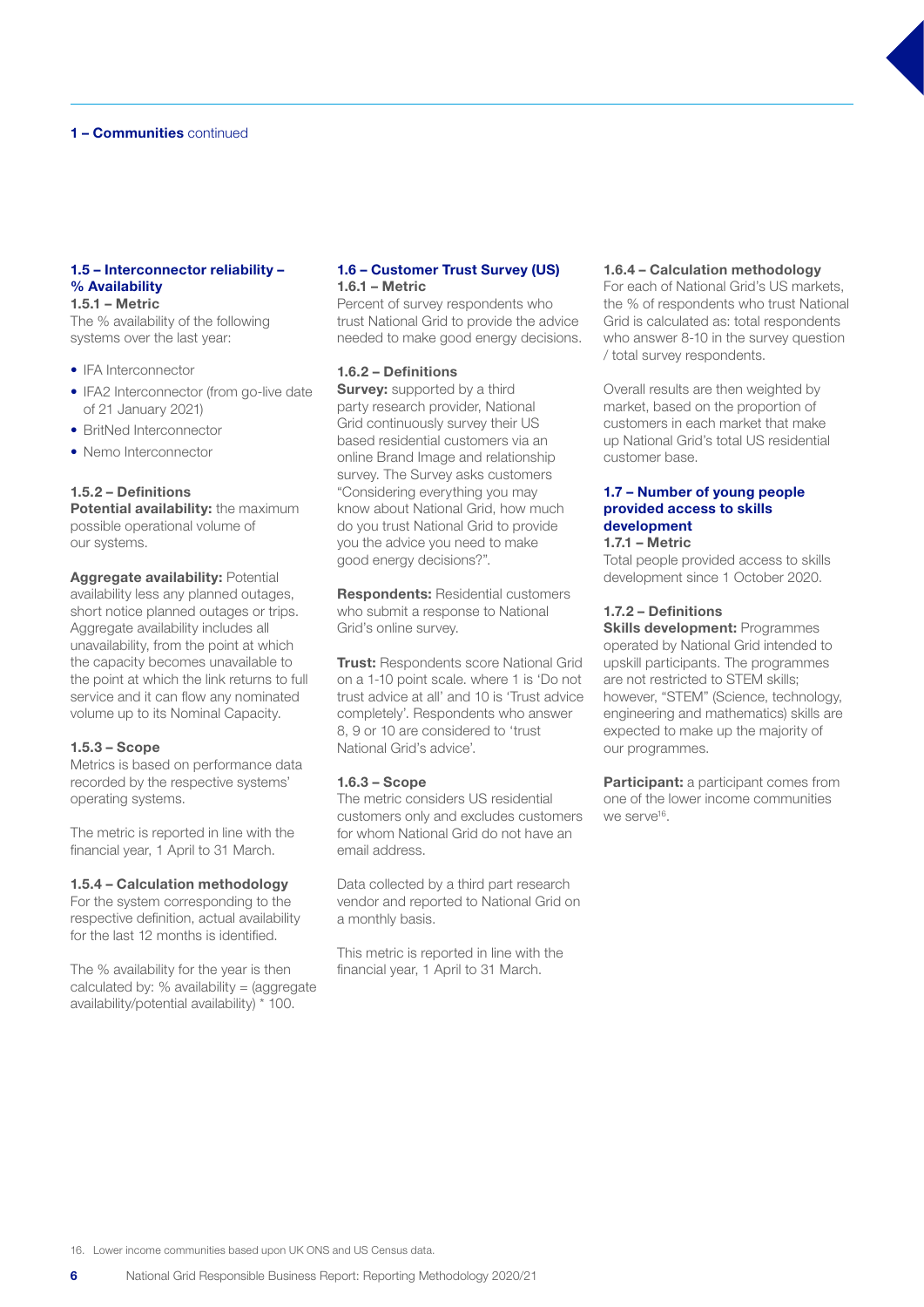## 1 - **Communities** continued

#### 1.7.3 – Scope

This metric includes all participants who have accessed our skills development programmes.

Data is based on hours recorded via internal reporting systems or as reported by our charity partners as relevant.

This metric is reported in line with the financial year, 1 April to 31 March, and cumulatively by summing all data from 1 April 2020 to the relevant year end date.

#### 1.7.4 – Calculation methodology

Participants on our skills development programmes are initially recorded within the respective systems of our skills development programmes. On an annual basis the data is collated to summed to the annual total annual participants on our skills development programmes.

The total annual participants on our skills development programmes are added to the total participants previously reported since 1 October 2020 to calculate the cumulative participants on our skills development programmes.

#### 1.8 – Fatalities 1.8.1 – Metric

Number of fatal injuries associated with work or activity undertaken by National Grid.

#### 1.8.2 – Definitions

**Fatal injuries** are injuries that directly results in death.

#### 1.8.3 – Scope

Employees, contractors and members of the public are in scope.

We do not include member of the public fatalities where they relate to our asset (on non-National Grid owned property) if an individual trespasses on a National Grid asset and is fatally injured, or a road traffic accident where the vehicle came in contact with an asset and there was a fatality.

This metric is reported in line with the financial year, 1 April to 31 March, and cumulatively by summing all data from 1 April 2020 to the relevant year end date.

#### 1.8.4 – Calculation methodology

All fatalities in the reporting period are summed.

## 1.9 – Lost time injury frequency rate (LTIFR)

## 1.9.1 – Metric

Total number of lost time incidents incurred as a portion of total hours worked by the workforce, multiplied by 100,000.

## 1.9.2 – Definitions

Lost time incidents are defined as events which cause injury and a loss of time beyond the shift during which the incident occurred, consistent with the UK HSE definition.

#### 1.9.3 – Scope

Employees, contractors and agency staff are in scope.

UK, US and NGV operations are covered by this metric.

Lost time injury figures are recorded, tracked and frequently reported via the Group's incident management systems.

This metric is reported in line with the financial year, 1 April to 31 March, and cumulatively by summing all data from 1 April 2020 to the relevant year end date.

#### 1.9.4 – Calculation methodology

Total number of lost time incidents throughout the reporting period are divided by total hours worked by the workforce and multiplied by 100,000.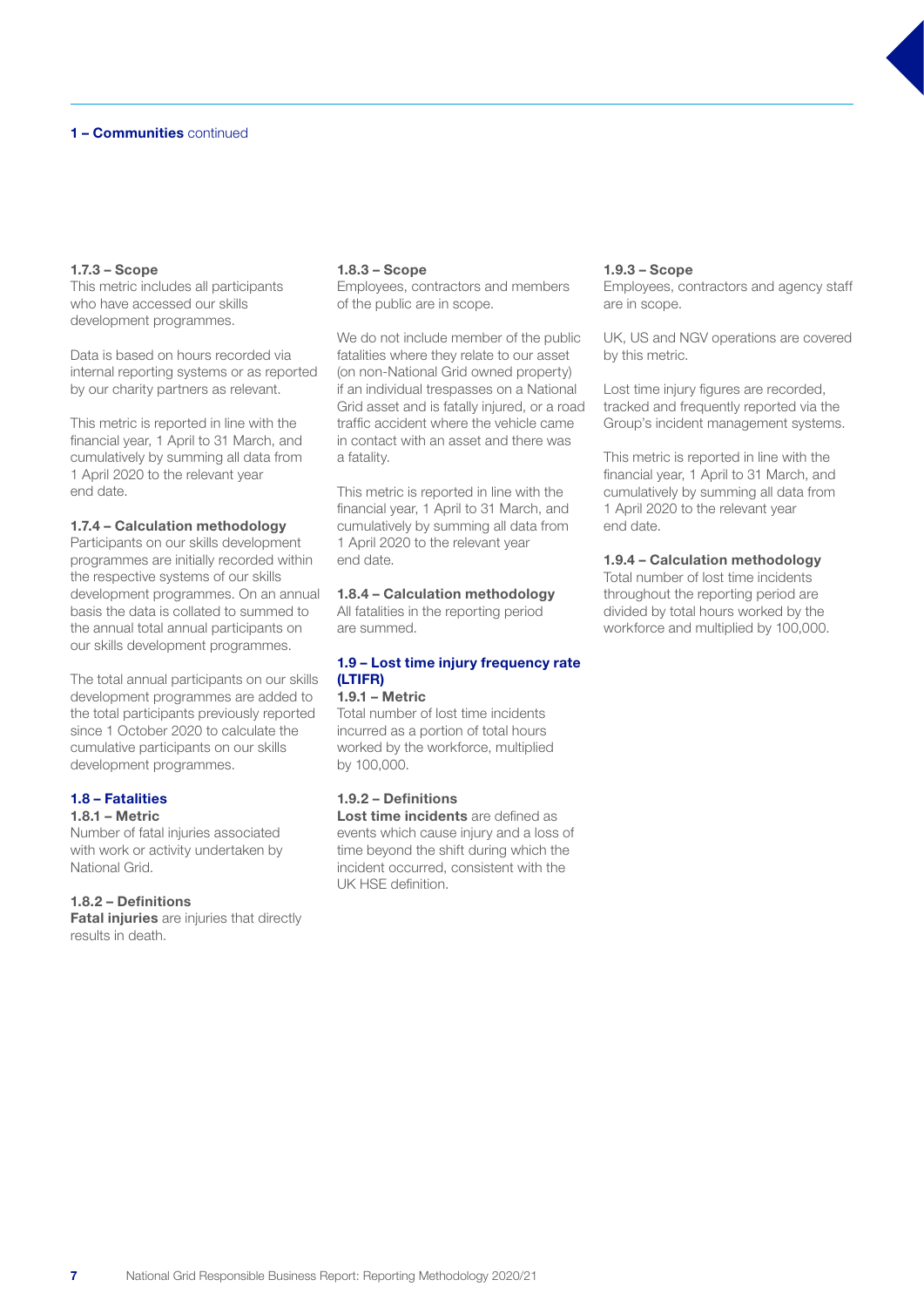## 2 – Economy

#### 2.1 – Investment in energy infrastructure 2.1.1 – Metric

Annual investment into energy infrastructure (£).

#### 2.1.2 – Definitions Investment in energy infrastructure

refers to capital expenditure on additions to property, plant and equipment and non-current intangibles. Investments in and loans to joint ventures and associates are also included. It is reported in GBP (£).

#### 2.1.3 – Scope

This metric includes all capital investments made by National Grid plc.

Data is based on actual investment data (not estimated).

This metric is reported in line with the financial year, 1 April to 31 March.

#### 2.1.4 – Calculation methodology

Investment data is reported and tracked via our operational management and reporting systems. All invested amounts made over the previous year are summed to calculate the total annual capital investment figure. Our annual investments are measured in accordance with International Financial Reporting Standards (IFRS).

#### 2.2 – Investment by NG Partners 2.2.1 – Metric

Annual investments by our NGP investment fund.

## 2.2.2 – Definitions

**NGP** refers to National Grid Partners, our dedicated corporate innovation and investment function.

#### 2.2.3 – Scope

This metric includes all investments made by NGP over the course of the year. NGP was formed to identify and invest in technologies and innovation that would ultimately benefit customers. With that founding goal, it is expected that each investment made by NGP will contribute to furthering the Group's Responsible Business priorities as outlined in the Responsible Business Charter. Specifically, the Group's commitment to invest in developing technologies and innovations that benefit our customers and wider society.

Data on amounts invested is continuously tracked and updated as new investments are made.

Any returns on investments realized during the year is not netted against the amount invested.

This metric is reported in line with the financial year, 1 April to 31 March.

#### 2.2.4 – Calculation methodology

Investment data is continuously reported and tracked over the course of the year via our operational management and reporting systems. All of NGP's invested amounts made over the previous year are summed to calculate the total investments in technology and innovation.

## 2.3 – % of supplier payments paid to contractual term

2.3.1 – Metric

% of supplier payments made within the contractual term.

#### 2.3.2 – Definitions

**Contractual term** refers to the period between the date an invoice is received and when the invoice is due to be paid.

#### 2.3.3 – Scope

Our reporting considers invoices that are paid over the course of the financial year.

If an invoice is reversed or cancelled it is excluded from the calculation.

Supplier invoice data is continuously monitored and tracked via our financial management systems.

This metric is reported in line with the financial year, 1 April to 31 March.

#### 2.3.4 – Calculation methodology

The metric is calculated based on the volume of invoices settled in the year as follows: (Total invoices paid within the contractual payment terms) / (Total invoices paid) \* 100.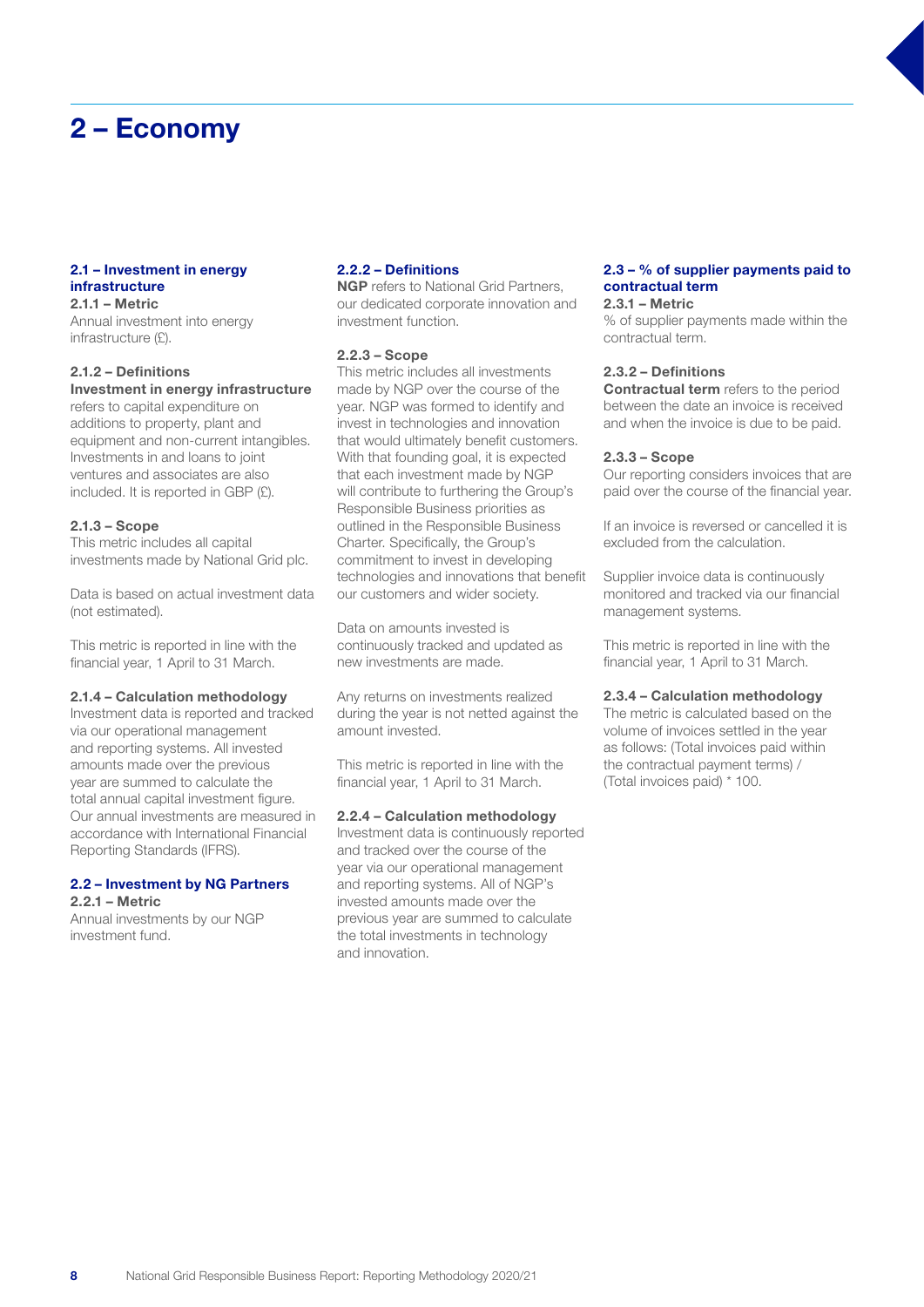#### 2 – Economy continued

#### 2.4 – % of suppliers with carbon reduction target 2.4.1 – Metric

% of National Grid's top 250 suppliers who have an active carbon reduction target by 2030.

2.4.2 – Definitions National Grid's top 250 suppliers is determined by total spend data.

**Carbon reduction targets** are targets to reduce carbon emissions as defined by the Carbon Disclosure Project (CDP).

#### 2.4.3 – Scope

Our reporting considers targets set by our suppliers at the time of performing the review during the current reporting period.

All Group suppliers are considered when determining the top 250.

Total supplier spend is determined with via our financial management systems.

#### 2.4.4 – Calculation methodology

The metric is calculated as follows: (# of top 250 suppliers with carbon reduction targets) / (250 \* 100).

#### 2.5 – Jobs (worldwide) 2.5.1 – Metric

Total Group workforce.

## 2.5.2 – Definitions

Total workforce refers to all permanent National Grid employees, regardless of paygrade and how long they have worked at National Grid. Included are those on parental leave or on short/ long term leave of absence, part time workers, graduates and interns. Excluded are temporary employees, contingent workers, manage service providers and non-executive Board members.

#### 2.5.3 – Scope

Includes the total National Grid workforce across all parts of the business.

The number of employees at each respective reporting year end is presented (31 March).

## 2.5.4 – Calculation methodology

Data is extracted from the HR management system and the sum of workforce members is calculated.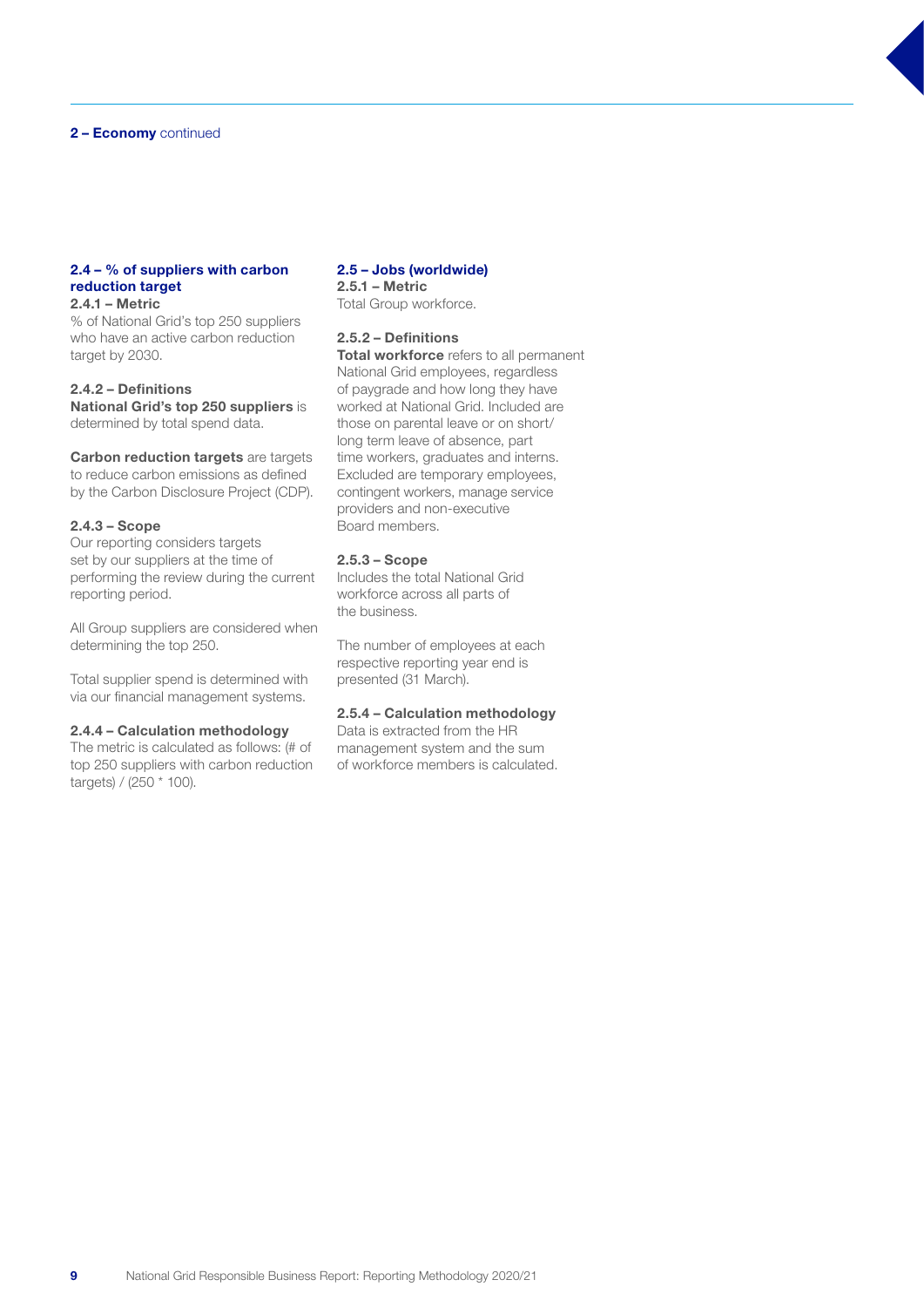## 3 – Environment

#### 3.1 – Scope 1 and Scope 2 greenhouse gas emissions

The reporting of National Grid's total carbon emissions in our Annual Report and Accounts is a legal requirement under The Companies Act 2006 (Strategic Report and Directors' Reports) Regulations 2013.

Our Scope 1 and Scope 2 emissions are calculated and reported in line with the Greenhouse Gas Protocol Corporate Accounting and Reporting Standard (Revised<sup>17</sup> and the GHG Protocol Scope 2 Guidance: An amendment to the GHG Protocol Corporate Standard<sup>18</sup>.

#### 3.1.1 – Metric

We report our Scope 1 and Scope 2 emissions (in  $tCO<sub>2</sub>e$ ) separately for our non-NGV UK operations ("UK"), non-NGV US operations ("US") and NGV businesses ("NGV") as well as a consolidated total. The data we report is:

- Scope 1 emissions ( $tCO<sub>2</sub>e$ )
- Scope 2 Location-based emissions  $(tCO<sub>2</sub>e)$
- Scope 2 Market-based emissions  $(tCO<sub>2</sub>e)$

#### 3.1.2 – Definitions

Scope 1 emissions are direct emissions from the operational activities of National Grid.

Scope 2 emissions are indirect emissions from the energy purchased and used by National Grid.

#### 3.1.3 – Scope

The operational control principal as set out by the GHG Protocol is applied across all our emissions and environment metrics. All operations where National Grid has 100% of operational control and the full authority to introduce and implement its operating policies, are included within the reported metrics.) NGV's BritNed and Nemo interconnector operations are

#### Table 1: Scope of National Grid's Scope 1 and 2 emissions sources and business included

| <b>Emissions</b><br>scope | Scope – emissions sources for inventory                                                    | Scope-<br><b>Business included</b> |
|---------------------------|--------------------------------------------------------------------------------------------|------------------------------------|
| Scope 1                   | LIPA electricity generation                                                                | US                                 |
|                           | Leaks and venting from our gas transmission and<br>distribution systems and LNG facilities | UK. US. NGV                        |
|                           | SF6 leaks from our electric equipment                                                      | UK, US, NGV                        |
|                           | Fleet vehicles use                                                                         | UK, US,                            |
|                           | Company car emissions where vehicle is used for<br>business travel                         | UK, US, NGV                        |
|                           | Gas-fired compressor use                                                                   | UK                                 |
|                           | Energy consumption at our facilities                                                       | UK, US, NGV                        |
| Scope 2                   | Line losses from our electricity transmission and<br>distribution lines                    | UK. US                             |
|                           | Use of electric drive compressors in our gas business                                      | UK                                 |
|                           | Energy consumption at our facilities                                                       | UK. US. NGV                        |

incorporated joint ventures where we do not have operational control and are therefore excluded.

Consistent with our policy for reporting new acquired businesses and new operations (see 'Foundations of reporting'), National Grid Renewables (Geronimo site) and the IFA2 interconnector are currently excluded from our emissions reporting. We aim to include National Grid Renewables', acquired in 2019/20, contributions to this metric within our 2021/22 RBR (See 'Foundations of reporting'). IFA2 was launched in October 2020, consistent with our policy for reporting newly acquired businesses we aim to include IFA2's contributions to this metric within our 2022/23 RBR.

Table 1 above presents the scope in terms of emissions sources included for Scope 1 and 2 emissions reporting.

UK and NGV emissions are reported in line with the financial year (1 April to 31 March) and US emissions are reported in line with the calendar year (1 January to 31 December). This reflects the regulatory reporting requirements and processes for the US.

#### 3.1.4 – Calculation methodology

Annual Scope 1 and 2 emissions data is added together from the UK, US and NGV to get the Group level totals (in tonnes of  $CO<sub>2</sub>e$ ). See Table 2 below for detail on how emissions relevant to each source in our emissions inventory are calculated.

17. https://ghgprotocol.org/sites/default/files/standards/ghg-protocol-revised.pdf

18. https://ghgprotocol.org/sites/default/files/ghgp/standards/Scope%202%20Guidance\_Final\_0.pdf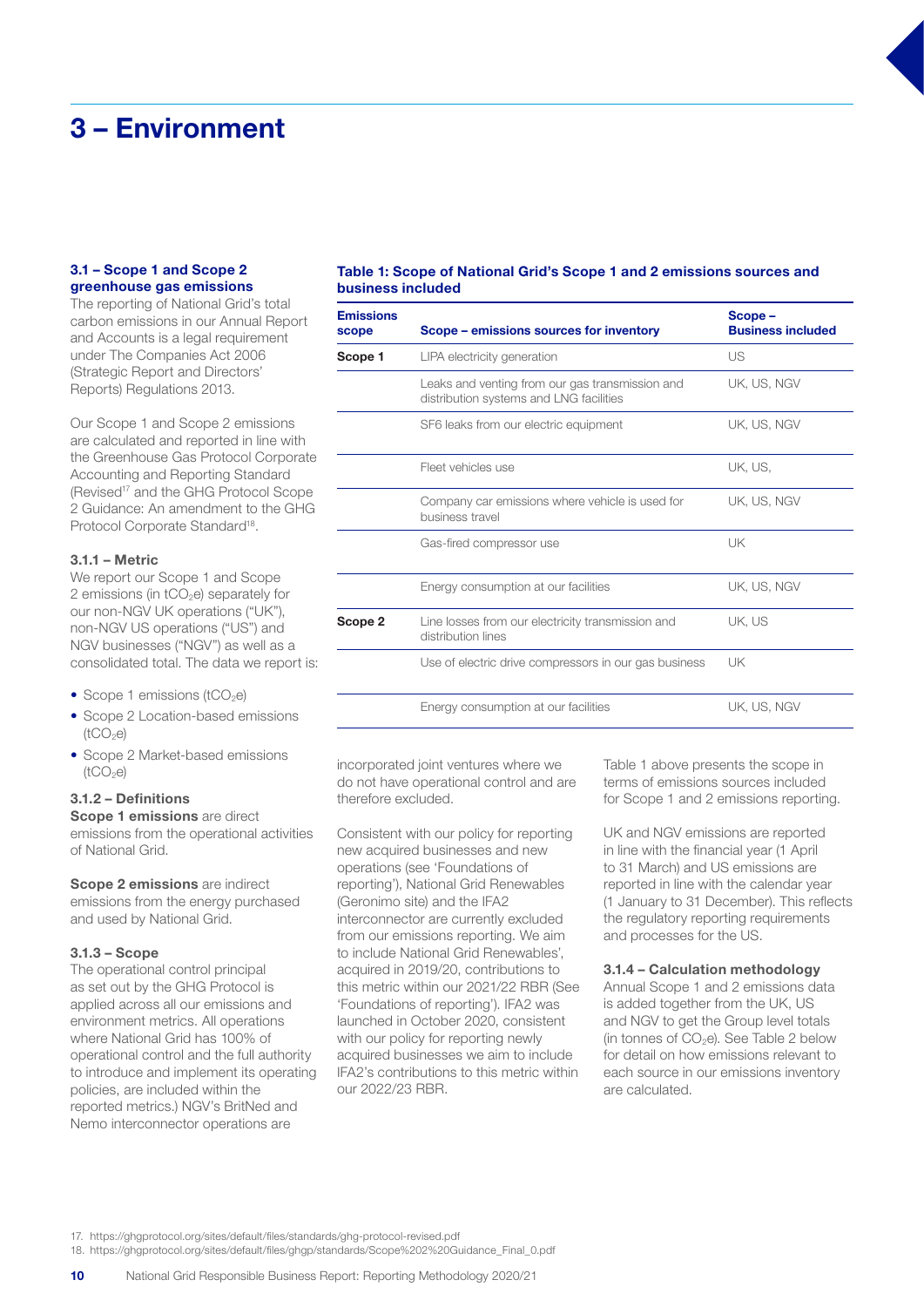| <b>Emissions scope</b> | <b>Emissions sources for inventory</b>                                                     | <b>Calculation methodology</b>                                                                                                                                                                                                                                                                |  |
|------------------------|--------------------------------------------------------------------------------------------|-----------------------------------------------------------------------------------------------------------------------------------------------------------------------------------------------------------------------------------------------------------------------------------------------|--|
| Scope 1                | Long Island Power Authority (LIPA) electricity<br>generation                               | CO <sub>2</sub> emissions tracked using the Continuous Emissions Monitoring System<br>(CEMS).                                                                                                                                                                                                 |  |
|                        | Leaks and venting from our gas transmission<br>and distribution systems and LNG facilities | <b>UK and NGV:</b> Volume of natural gas vented is recorded at individual sites.<br>Emissions calculated using the following formula: Kg gas vented x Gas<br>Transmission (GT) conversion factor x GWP of CH4. The GT conversion<br>factor is based on gas composition of the entire network. |  |
|                        |                                                                                            | US: Emissions from methane leakage are estimated using approved<br>EPA methodology.                                                                                                                                                                                                           |  |
|                        | SF6 leaks from our electric equipment                                                      | See Section 3.3.                                                                                                                                                                                                                                                                              |  |
|                        | Fleet vehicles use                                                                         | UK: Fuel purchased is recorded by volume. Emissions calculated via: Litres<br>of fuel x carbon conversion factor. DEFRA/BEIS conversion factors applied<br>for petrol, diesel, and aviation fuel.                                                                                             |  |
|                        |                                                                                            | <b>US:</b> Fuel utilised for fleet are recorded on a fleet services system and<br>converted to KT CO <sub>2</sub> e using EPA conversion factors.                                                                                                                                             |  |
|                        | Company car emissions where vehicle is used<br>for business travel                         | Miles travelled are captured through our expenses recording systems in both<br>UK and US. Emissions calculated via: Miles travelled x carbon conversion<br>factor. DEFRA/BEIS conversion factors are applied by fuel type.                                                                    |  |
|                        | Company owned plane and helicopter                                                         | The volume (gallons) of fuel used is recorded internally by the Aviation<br>Process and Performance team. Jet fuel is converted to CO <sub>2</sub> e using emission<br>factors from the US EPA Emission Factor Hub.                                                                           |  |
|                        | Gas-fired compressor use                                                                   | Volume of gas combustion is tracked at all our compressor sites. Emissions<br>calculation is: Volume of gas x natural gas combustion factor.                                                                                                                                                  |  |
|                        | Energy consumption at our facilities                                                       | Gas consumption measured by volume. Volume of gas x natural gas<br>combustion factor.                                                                                                                                                                                                         |  |
| Scope 2                | Line losses from our electricity transmission<br>and distribution lines                    | UK: ESO calculate energy losses on the GB Transmission network by<br>Transmission Owner. This is multiplied by the DEFRA/BEIS published carbon<br>intensity of electricity factor.                                                                                                            |  |
|                        |                                                                                            | Kg kWh x electricity carbon intensity factor ( $qCO2e$ / kWh)                                                                                                                                                                                                                                 |  |
|                        |                                                                                            | <b>US:</b> Energy losses on the US Transmission and Distribution networks<br>multiplied by the published EPA e-Grid factors for the relevant region.<br>Electricity losses (KWh) X eGRID/2204.62 (conversion from lbs to grams)                                                               |  |
|                        | Use of electric drive compressors in our<br>gas business                                   | Electricity consumption multiplied by DEFRA/BEIS carbon conversion factor<br>for electricity intensity.                                                                                                                                                                                       |  |
|                        | Electricity consumption at our facilities                                                  | Electricity consumption multiplied by DEFRA/BEIS and EPA carbon intensity<br>of electricity factors.                                                                                                                                                                                          |  |

## Table 2: Calculation methodology for Scope 1 and 2 emissions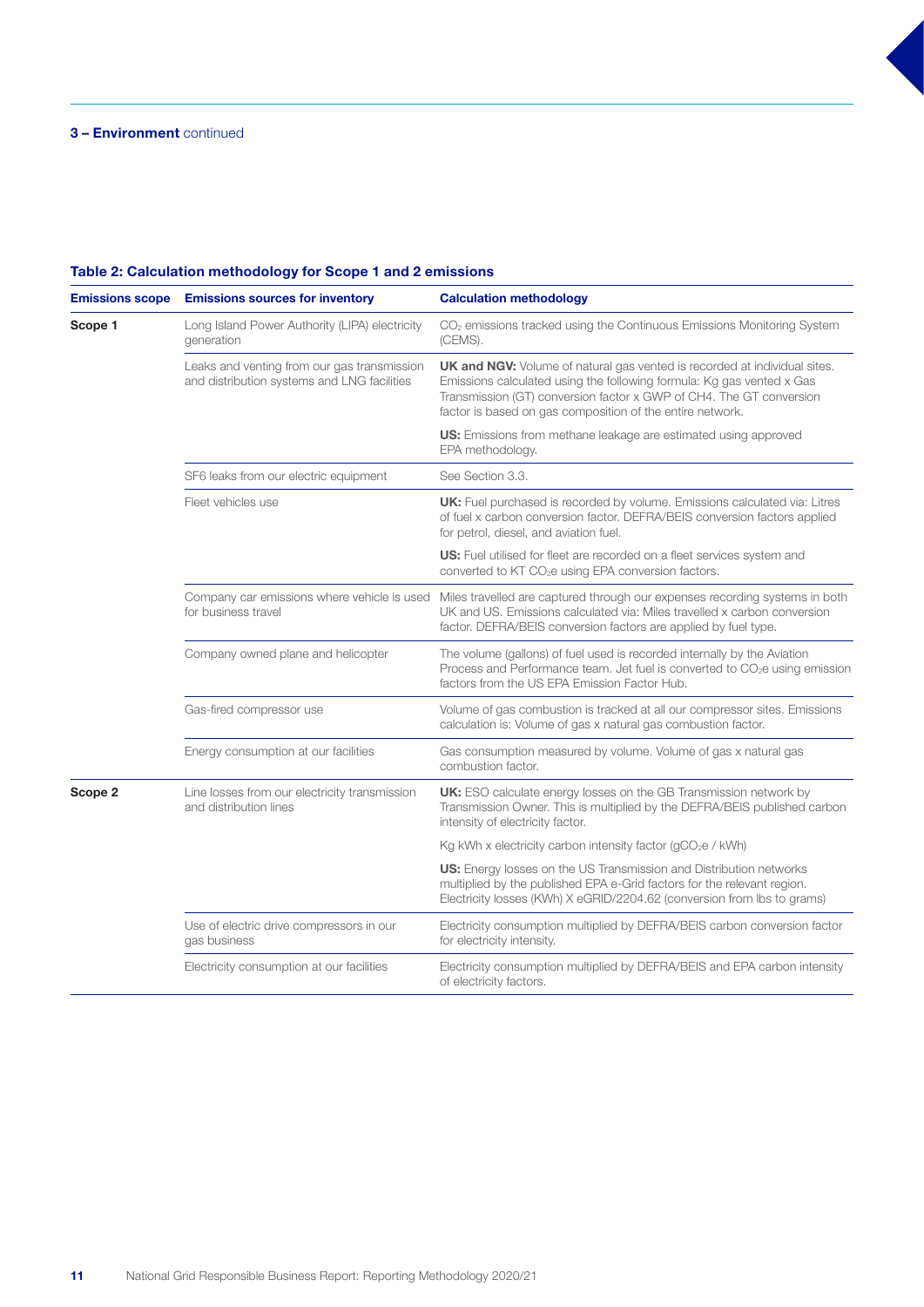#### 3.2 – Scope 3 greenhouse gas emissions

Our Scope 3 emissions are calculated and reported in line with the Greenhouse Gas Protocol Corporate Accounting and Reporting Standard (Revised)<sup>16</sup>, the GHG Protocol Corporate Value Chain (Scope 3) Accounting and Reporting Standard<sup>19</sup> and the Technical Guidance for Calculating Scope 3 Emissions: Supplement to the Corporate Value Chain (Scope 3) Accounting and Reporting Standard<sup>20</sup>.

#### 3.2.1 – Metric

The scope 3 emissions categories we report are:

- Cat. 1 (Purchased Goods and Services) emissions (tCO<sub>2</sub>e)
- Cat. 3 (Fuel & Energy Related Activities) emissions ( $tCO<sub>2</sub>e$ )
- Cat. 5 (Waste Generated in Operations) emissions (tCO<sub>2</sub>e)
- Cat. 6 (Business Travel) emissions  $(tCO<sub>2</sub>e)$
- Cat. 7 (Employee Commuting) emissions (tCO<sub>2</sub>e)
- Cat. 11 (Use of Sold Products) emissions ( $tCO<sub>2</sub>e$ )
- National Grid total scope 3 emissions ( $tCO<sub>2</sub>e$ )

#### 3.2.2 – Definitions

Scope 3 emissions are defined as those which are not directly from our operations or activities but occur within our value chain which we can have influence over. We report Scope 3 emissions across six categories as defined by the GHG Protocol (see Table 3 below).

#### 3.2.3 – Scope

National Grid apply the operational control principal to determine operations that are in scope for emissions and environmental reporting. See section 3.1.3 for further detail. For the purposes of reporting on our Scope 3 emissions, NGV operations are reported within our UK figures.

Consistent with our policy for reporting new acquired businesses and new operations (see 'Foundations of reporting'), National Grid Renewables (Geronimo site) and the IFA2 interconnector are currently excluded

from our emissions reporting. We aim to include National Grid Renewables', acquired in 2019/20, contributions to this metric within our 2021/22 RBR (See 'Foundations of reporting'). IFA2 was launched in October 2020, consistent with our policy for reporting newly acquired businesses we aim to include IFA2's contributions to this metric within our 2022/23 RBR.

Table 3 below presents the scope in terms of emissions sources included within each Scope 3 category.

#### Table 3: Scope of National Grid's Scope 3 emission sources by category and business included

| Scope 3<br>emission<br>category                                  | Scope – emissions sources                                                                                                                                                                                                                                                           | Scope-<br><b>Business included</b> |
|------------------------------------------------------------------|-------------------------------------------------------------------------------------------------------------------------------------------------------------------------------------------------------------------------------------------------------------------------------------|------------------------------------|
| Cat. 1<br>(Purchased<br>Goods and<br>Services)                   | Includes all products and services purchased by<br>National Grid Procurement, from stationary to<br>construction products.                                                                                                                                                          | UK, US                             |
| Cat. 3 (Fuel<br>& Energy<br><b>Related</b><br><b>Activities)</b> | Includes any emissions associated with the generation<br>of electricity purchased and sold by National Grid to<br>customers. This is calculated from metered supply and<br>regional carbon factors.                                                                                 | US                                 |
| Operations)                                                      | Cat. 5 (Waste Includes all waste generated from our operations<br><b>Generated in</b> including office waste, operational waste and<br>construction waste.                                                                                                                          | UK. US                             |
| Cat. 6<br>(Business<br>Travel)                                   | Includes employee business travel, not in National Grid<br>owned vehicles (air travel, hire cars, personal cars,<br>taxis and rail travel). Business travel not recorded in our<br>systems (e.g. not expensed) is not included, however,<br>policies are in place to minimise this. | UK. US                             |
| Cat. 7<br>(Employee<br>Commuting)                                | Includes emissions based on commuting distances of<br>our employees to their offices and includes travel types<br>such as bus, car and train.                                                                                                                                       | UK. US                             |
| Cat. 11 (Use<br>of Sold<br><b>Products</b>                       | This includes any emissions associated with the<br>use of gas and electricity sold by National Grid to its<br>customers.                                                                                                                                                            | US                                 |

19. https://ghgprotocol.org/sites/default/files/standards/Corporate-Value-Chain-Accounting-Reporing-Standard\_041613\_2.pdf

20. https://ghgprotocol.org/sites/default/files/standards/Scope3\_Calculation\_Guidance\_0.pdf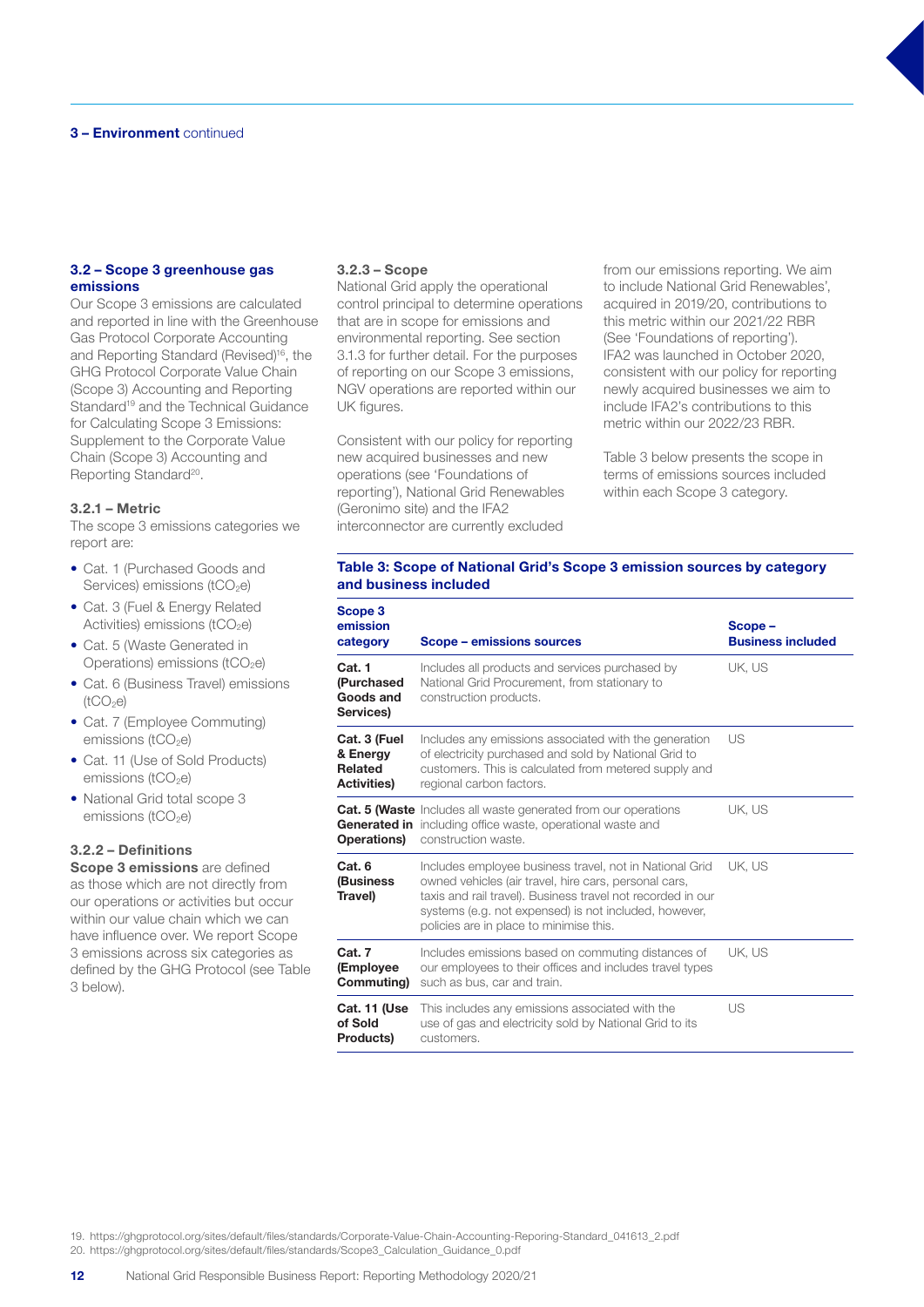Scope 3 emissions from Cat. 1, 3 and 11 made up >99% of our total scope 3 emissions in 2019/20 and are therefore included within scope for external assurance. Cat. 5, 6 and 7 are currently excluded from external assurance as these do not contribute materially to our total Scope 3 emissions.

UK and NGV emissions are reported in line with the financial year (1 April to 31 March) and US emissions are

reported in line with the calendar year (1 January to 31 December), in line with the regulatory reporting requirements. The only exceptions, relevant to Scope 3 emissions reporting, are with Cat.1 (Purchased goods and services) and the air travel element of Cat.6 (Business travel) which are reporting on a financial year basis for the US.

3.2.4 – Calculation methodology Annual Scope 3 emissions data across all categories reported, is summed to get the Group level total (in tonnes of CO2e). See Table 4 below for detail on how emissions in each category are calculated.

Total Scope 3 emissions are a sum of Cat. 1, 3, 5, 6, 7 and 11 totals.

| <b>Scope 3 emission category</b>          | <b>Calculation methodology</b>                                                                                                                                                                                                                                                                                                                                                                                                                                                                                                                                                                                                                                                                                                                                                                                                                                |  |  |
|-------------------------------------------|---------------------------------------------------------------------------------------------------------------------------------------------------------------------------------------------------------------------------------------------------------------------------------------------------------------------------------------------------------------------------------------------------------------------------------------------------------------------------------------------------------------------------------------------------------------------------------------------------------------------------------------------------------------------------------------------------------------------------------------------------------------------------------------------------------------------------------------------------------------|--|--|
| Cat. 1 (Purchased goods and services)     | We apply the spend-based method for estimating $CO2e$ for all products and services purchased<br>by National Grid, based on UK government emission factors provided in the UK Government<br>Environmental Reporting Guidelines – Annex E. The formula applied is: Spend $(E)$ X Supply chain<br>emission factor for product category.                                                                                                                                                                                                                                                                                                                                                                                                                                                                                                                         |  |  |
|                                           | Our Group spend figures are sourced from the UK and US procurement teams and numbers are<br>exclusive of sales tax. As specified by the Guidelines (Annex E), sales taxes must be included<br>in the cost of purchased goods before the emission factor is applied. As sales tax is 20% (VAT)<br>in the UK for the majority of our purchased goods and services, to ensure we account for this<br>and take a conservative approach, we have applied a 20% uplift to our net purchased costs<br>across our UK data. For US data, we have assumed net \$ spend is equivalent to net £ spend<br>and therefore applied a consistant 20% uplift to determine an appropriate base for align the<br>conversion factors as per the Guidance above. Our baseline and reported comparative Scope 3<br>Cat.1 emissions have also been adjusted to include 20% sales tax. |  |  |
| Cat. 3 (Fuel & energy related activities) | Calculated from the metered supply (actual data) and the regional carbon grid factors (from EPA).<br>Emissions from electricity generation are calculated using the formula: Electricity generated (KWh)<br>X eGRID/2204.62 (conversion from Ibs to grams) X Global Warming Potential (GWP); equation<br>from EPA eGRID.                                                                                                                                                                                                                                                                                                                                                                                                                                                                                                                                      |  |  |
| Cat. 5 (Waste generated in operations)    | Estimated from tonnes of waste types generated, data from our waste providers on the disposal<br>method and DEFRA/BIES conversion factors. The formula applied is: Waste disposed of (tonnes)<br>X Emission factor.                                                                                                                                                                                                                                                                                                                                                                                                                                                                                                                                                                                                                                           |  |  |
| Cat. 6 (Business travel)                  | Calculated by: Distance travelled on business (miles) X Emission factor. Carbon emissions factors<br>used are UK industry standard factors from DEFRA/BEIS or EPA industry standard factors for US<br>air travel and are specific for each type of transport.                                                                                                                                                                                                                                                                                                                                                                                                                                                                                                                                                                                                 |  |  |
| Cat. 7 (Employee commuting)               | Estimated from UK employee commuting survey data which is extrapolated to represent the<br>entire National Grid business using the FTE employee count at financial year end (31 March).<br>Emissions are calculated by: Distance travelled to work (miles) X Emission factor. Emission factors<br>are from EFRA/BIES, specific for each type of transport.                                                                                                                                                                                                                                                                                                                                                                                                                                                                                                    |  |  |
| Cat. 11 (Use of sold products)            | Calculated based on sold gas (actual data). Emissions from gas sold are calculated using the<br>following formula: Methane Correction Factor (MCF) X Higher Heating Value (HHV) x Emission<br>Factor (EF); equation from EPA 40 CFR Part 98 Subpart NN-1.                                                                                                                                                                                                                                                                                                                                                                                                                                                                                                                                                                                                     |  |  |

#### Table 4: Calculation methodology for National Grid's Scope 3 emissions by category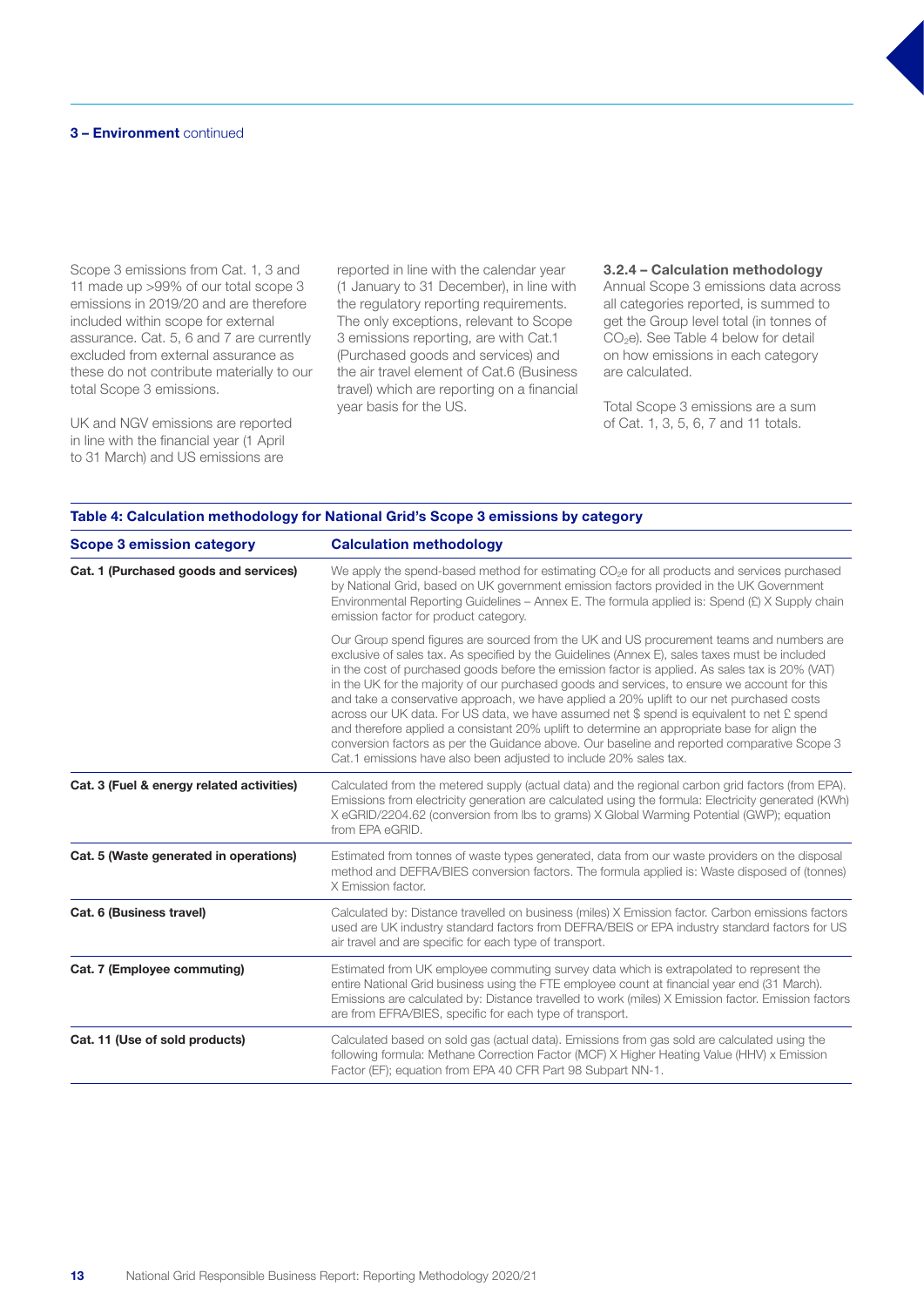#### 3.3 – SF6 emissions

Sulphur hexafluoride ("SF6") is a highlyregulated gas in both the UK and US. In the UK, we are required to monitor and report our SF6 emissions to our regulator OFGEM on an annual basis. In the US, we are required to monitor SF6 for the Environmental Protection Agency ("EPA") and report should they exceed a defined threshold. In selected states, we are also required to report SF6 emissions to the state authority. Our SF6 reporting is carried out in line with the monitoring approaches and methodologies approved by our regulators.

#### 3.3.1 – Metric

Total SF6 emissions (in  $CO<sub>2</sub>e$ ) from our operations.

#### 3.3.2 – Definitions

**SF6** is a powerful greenhouse gas with a global warming potential of 22,800 times that of  $CO<sub>2</sub>$ . The biggest use of SF6 in our operations is as an insulating gas in our high-voltage switch gear and as a current breaking medium. During operation, very small volumes of SF6 can leak from equipment.

#### 3.3.3 – Scope

All National Grid's businesses are included in the reporting of this metric (UK, US and NGV operations), see section 3.1.3 for exceptions to this. The UK Gas Transmission business has no SF6 emissions as SF6 is only kept in hermetically sealed units.

UK and NGV emissions are reported in line with the financial year (1 April to 31 March) and US emissions are reported in line with the calendar year (1 January to 31 December). This reflects the regulatory reporting requirements and processes for the US.

#### 3.3.4 – Calculation methodology

Annual SF6 emissions data is added together from the UK, US and NGV businesses to get the Group level total (in tonnes of SF6). This is converted to tCO<sub>2</sub>e using the IPCC GWP factor: 1kg  $SFG = 22,800kg CO<sub>2</sub>e.$ 

For NGET and the NGV IFA 1 site, SF6 readings are taken from the gas flow meters and the top-up masses recorded on to our systems. Top-ups over the 12-month reporting period are summed to get the annual SF6 emissions for the UK and NGV IFA 1 site.

For the US, SF6 emissions are calculated using a mass balance approach. The following formula is applied: SF6 emissions = (Change in SF6 inventory<sup>1</sup>) + (Purchases/acquisitions of SF62 ) – (Sales/disbursements of SF63 ) – (Change in Nameplate capacity<sup>4</sup>).

- 1. Cylinder inventories are carried out on sites (each is weighed to calculate the mass of SF6 in storage).
- 2&3. Our SF6 supplier provides an annual report on the mass of SF6 delivered to and retuned from our sites.
- 4. Our inventory of all sub-station equipment exists on our CASCADE system. Equipment that has been newly installed/ retired can be found here and the related SF6 data handled appropriately. Note: an industry standard value of 5 psi is assumed as the pre-charge amount of SF6 for new equipment supplied pre-charge.

In both the UK, NGV and US calculations, appropriate action is taken to ensure the calculated figures represent SF6 leakage only. For example, if SF6 is added to fill a new piece of equipment, this will appear in our SF6 inventories but will not be included within calculations for SF6 lost.

#### 3.4 – Air quality – Emissions from stationary sources (NOx, SOx and PM) emissions

National Grid are required to monitor and report air emissions to regulatory bodies in both the UK (OFGEM) and US (EPA) on an annual basis. As such, our air emissions reporting is carried out in line with the monitoring approaches and methodologies specified and approved by our regulators.

#### 3.4.1 – Metric

Air emissions from stationary sources (NOx, SOx and PM). The data we report is:

- NO<sub>x</sub> emissions (metric tonnes)
- SOx emissions (metric tonnes)
- PM emissions (metric tonnes)

#### 3.4.2 – Definitions

NOx SOx and PM (are air polluting gases released from combustion processes.

**Stationary sources** of NOx, SOx and PM include gas compressors in the UK, the burning of natural gas and fuel oil in the US (to generate electricity) and submerged combustion vaporizers (SCV) for NGV.

#### 3.4.3 – Scope

NOx, SOx and PM emissions from all UK sites are included. For the US, only sites required to report NOx and SOx emissions to the EPA are included within these figures, representing 59 out of National Grid's total 64 US emissions units. The 5 units that are excluded comprise >3% of total US NOx and SOx emissions. All 64 emissions units are included in US PM reporting.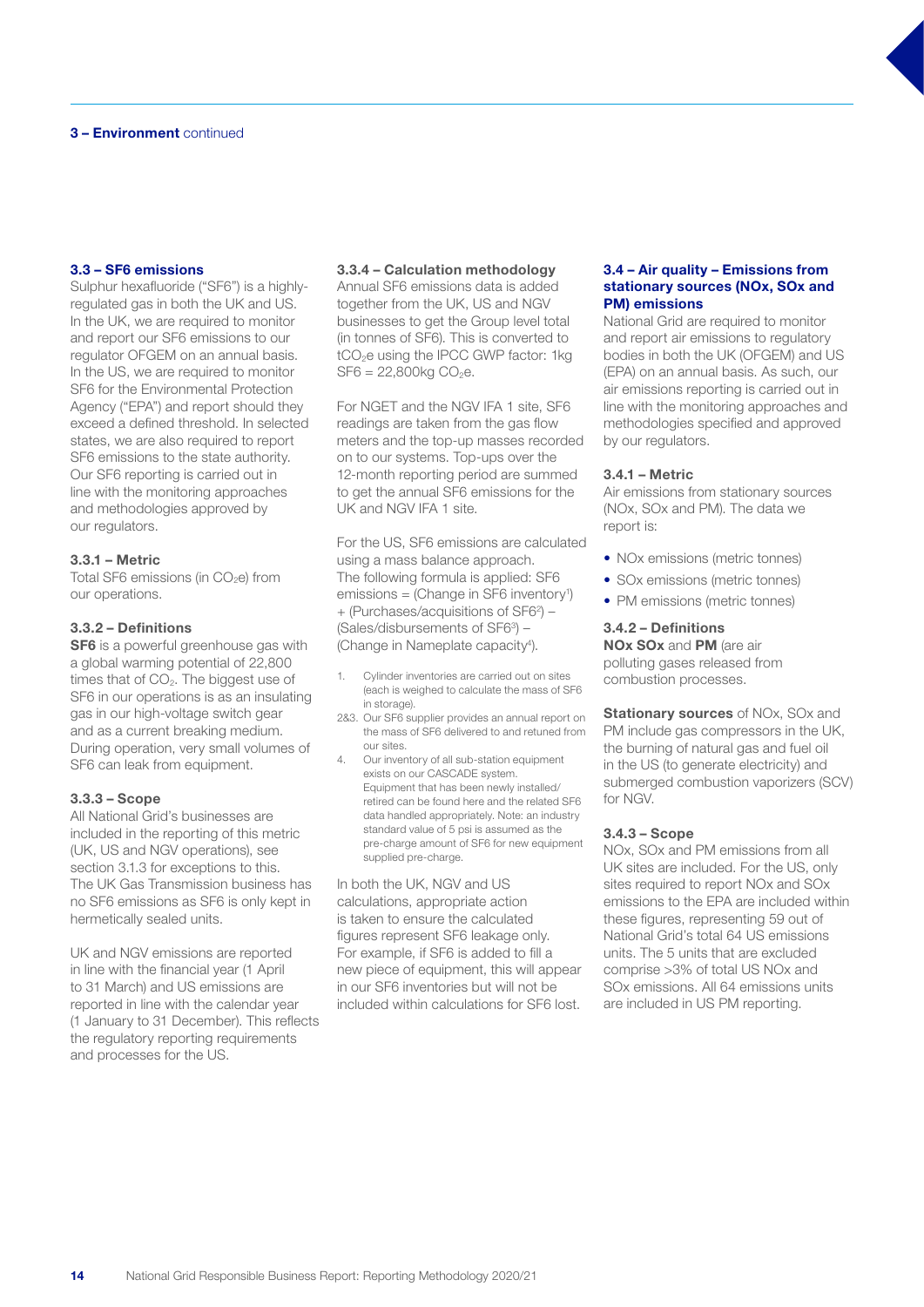Only one NGV site (LNG, Isle of Grain) is included and only NOx emissions from this site are reported. NOx emissions from LNG, Isle of Grain are included for Phase 1 (emissions from four submerged combustion vaporisers (SCVs)) and Phase 2 and 3 (emissions from another six and four SCVs respectively). SOx and PM emissions are not monitored at our LNG Grain site as are under the threshold required for regulatory reporting.

Our air emissions reporting covers stationary sources (as defined above). Other sources may include air emissions from back-up generators, small domestic boilers and process gas boilers on sites

and from mobile sources (e.g. from our fleet). Air emissions from these potential sources are thought to be immaterial and are currently not monitored or included in our reporting.

The following gases are included within our NOx, SOx and PM reporting:

- $NOx NO_2$ , NO
- $SOX SO<sub>2</sub>$
- PM PM10, PM2.5. Only PM10 is measured and reported in the UK (reported as PM). In the US, PM10, PM2.5 and other particle sizes are measured, but reported as a consolidated PM amount.

Air emissions for the UK, US and NGV businesses are reported on a financial year basis, 1 April – 31 March.

#### 3.4.4 – Calculation methodology

Annual NOx, SOx and PM emissions are added together from the UK, US and NGV (LNG Grain site) to get the Group level total (in metric tonnes of each gas). See the Table 5 below for further information on how air emissions are calculated in each of our businesses:

#### Table 5: Calculation methodology for NOx, Sox and PM reporting across our UK, US and NGV businesses

|  | <b>UK</b>                                                                                                                                                                    | <b>US</b>                                                                                                                                                                                            | <b>NGV</b>                                                                                                                                                                                                                                                                                                                                          |  |
|--|------------------------------------------------------------------------------------------------------------------------------------------------------------------------------|------------------------------------------------------------------------------------------------------------------------------------------------------------------------------------------------------|-----------------------------------------------------------------------------------------------------------------------------------------------------------------------------------------------------------------------------------------------------------------------------------------------------------------------------------------------------|--|
|  | <b>NOx</b> Calculated via a Predictive Emissions<br>Monitoring System (PEMS). Combustion<br>is monitored via automated systems on all                                        | Some units have Continuous Emissions<br>Monitoring ("CEMS") which automatically log<br>actual NO <sub>x</sub> emissions on an hourly basis.                                                          | For LNG Grain Phase 1, an average NOx<br>emission rate is calculated via a timed spot<br>sample to measure the kg NO <sub>x</sub> per tonnes of<br>LNG throughput (measured quarterly). Data<br>is extrapolated over the quarter to represent<br>the LNG throughput of the SCV. Quarterly<br>data is summed to calculate the annual NO <sub>x</sub> |  |
|  | gas turbines 24/7. Data (including exhaust<br>temperature, fuel flow, turbine compressor<br>delivery temperature and calculated<br>flame temperature) is fed into our Alert/ | On units that do not have CEMS, NOx<br>emissions are calculated by: $NOx = fuel$<br>consumption x NO <sub>x</sub> emission factor                                                                    |                                                                                                                                                                                                                                                                                                                                                     |  |
|  | CHC system every 10s which applies an                                                                                                                                        | Fuel consumption is measured automatically                                                                                                                                                           | figure.                                                                                                                                                                                                                                                                                                                                             |  |
|  | Environment Agency approved algorithm to<br>the combustion data to calculate the NO <sub>x</sub><br>emissions for each unit.                                                 | by fuel meters, or via fuel storage tank<br>readings. The NO <sub>x</sub> emission factor is<br>calculated from third-party stack testing.                                                           | For Phases 2 and 3, a CEMS is used. NOx<br>is monitored via a probe and data recorded<br>in our Process History Database (PHD). NOx                                                                                                                                                                                                                 |  |
|  | The system is calibrated via an extractive<br>exhaust gas emission test every 2-6 years as<br>required by our Environment Permits.                                           |                                                                                                                                                                                                      | is calculated by: CEMS hourly mean for<br>each vaporizer (kg/hr of NOx) X number of<br>operational hours.                                                                                                                                                                                                                                           |  |
|  | <b>SOx</b> Calculated by: Amount of gas burnt $(m^3)$ X<br>SO <sub>x</sub> emission factor                                                                                   | Calculated by: $SOx = oil$ consumption X<br>emission factor for SO <sub>x</sub> emissions from oil or<br>$SOx = gas$ consumption X emission factor for<br>SOx emissions from gas, depending on fuel. | n/a                                                                                                                                                                                                                                                                                                                                                 |  |
|  | Amount of gas burnt $(m^3)$ is calculated by<br>the continuous monitoring of gas flow for                                                                                    |                                                                                                                                                                                                      |                                                                                                                                                                                                                                                                                                                                                     |  |
|  | combustion from fuel gas metering units.<br>Data is logged automatically on our Alert/<br>CHC.                                                                               | Oil/gas consumption is measured by fuel<br>meters. Data is fed into our Data Acquisition<br>and Handling System (DAHS), or, manually<br>via fuel storage tank readings.                              |                                                                                                                                                                                                                                                                                                                                                     |  |
|  | Emissions factor is 0.0000078kg of SO <sub>2</sub><br>per kg of fuel burnt. This is calculated                                                                               |                                                                                                                                                                                                      |                                                                                                                                                                                                                                                                                                                                                     |  |
|  | using the sulphur content of natural gas as<br>specified by the UK Gas Safety Management<br>Regulations (GSMR) and is representative of<br>a 'worst case' scenario.          | The emission factor for natural gas is<br>specified by the EPA. The emission factor<br>for oil is calculated from the sulphur content<br>(analysed prior to delivery) and an EPA<br>equation.        |                                                                                                                                                                                                                                                                                                                                                     |  |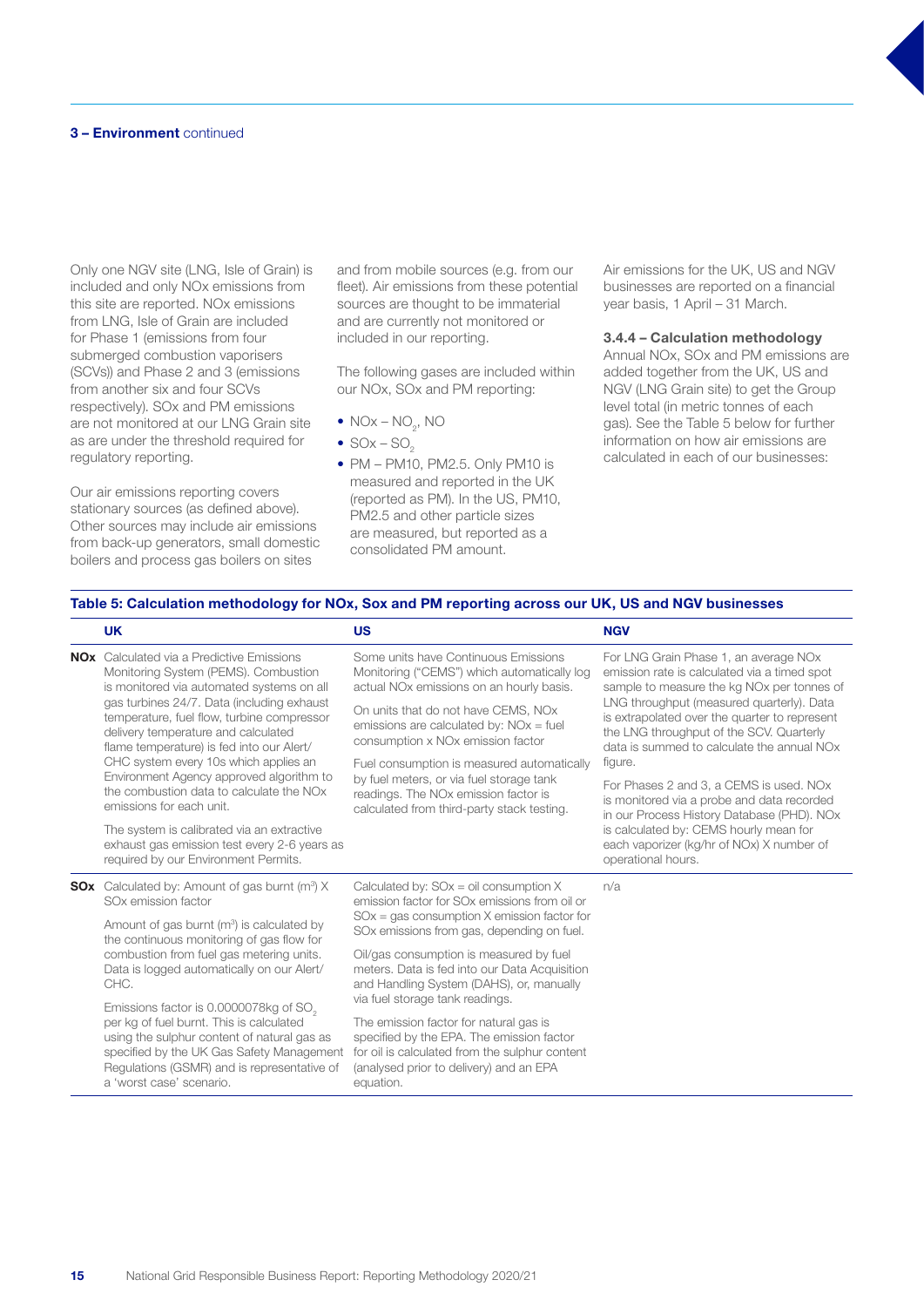#### Table 5: Calculation methodology for NOx, Sox and PM reporting across our UK, US and NGV businesses continued

|           | <b>UK</b>                                                                                                                                                                                                                                                                                                                                                                                                                | <b>US</b>                                                                                                                                                                                                                                                     | <b>NGV</b> |
|-----------|--------------------------------------------------------------------------------------------------------------------------------------------------------------------------------------------------------------------------------------------------------------------------------------------------------------------------------------------------------------------------------------------------------------------------|---------------------------------------------------------------------------------------------------------------------------------------------------------------------------------------------------------------------------------------------------------------|------------|
| <b>PM</b> | Calculated by: Exhaust gas volume $(m^3)$ X<br>PM10 emission factor. Exhaust gas volume<br>is calculated by: Amount of gas burnt $(m^3)$ +<br>Air required for combustion $(m^3)$ . The amount<br>of gas burnt is calculated in the same way<br>as for SOx (see above). The air required is<br>calculated using a 30:1 ratio, amount of gas<br>burnt to air required for combustion; which is<br>industry best practice. | Particulate emissions from each stack<br>are measured on each site periodically in<br>accordance with our permit requirements.<br>Measurements are taken by an independent<br>third party and Test Reports provided to<br>National Grid US for our reporting. | n/a        |
|           | The emission factor for PM10 is provided<br>by our equipment manufacturer and is<br>calculated as 1 ug/m <sup>3</sup> stack gas. This was<br>the limit of detection and therefore is a<br>conservative approach.                                                                                                                                                                                                         |                                                                                                                                                                                                                                                               |            |

## 3.5 – GHG emissions and total air miles from air travel

#### 3.5.1 – Metric

Total air miles travelled on an annual basis by National Grid employees and the associated CO<sub>2</sub>e emissions.

#### 3.5.2 – Definitions

**Airmiles** refer to the distance travelled via aeroplane by National Grid employees for business activities only.

**Emissions** as outlined in section 3.3.

#### 3.5.3 – Scope

Includes airmiles travelled by the National Grid workforce across all parts of the business (see section 3.1.3). In scope, are airmiles from our company owned plane, as well as from third party airlines.

The airmiles travelled on third party planes are captured through our UK and US third party travel providers (Capita and TLC respectively<sup>21</sup>). It is National Grid policy that all employees must book business trips (long haul and short haul) through our travel providers.

Airmiles associated with trips booked through our travel providers are counted in this metric, as of the start date of the

trip. This is regardless of invoice date and whether a later return flight has been booked. For example, if the return flight was outside of the current financial year, it would still be included as part of the whole trip provide the trip start date was inside of the current financial year.

All emissions and miles travelled on third party planes are reported in line with the financial year (1 April to 31 March). Emissions and miles from National Grid's own plane are reported in line with the calendar year (1 January to 31 December).

Airmiles travelled by contractors are not included.

#### 3.5.4 – Calculation methodology

Airmiles recorded by both our UK and US travel providers are combined (along with the miles from our company owned plane) to represent National Grid's Group total annual airmiles.

For our company owned plane, the airmiles are obtained internally from the aircraft pilot. Flight logs show flight time and average air speed from which mileage is calculated.

Although our target is measured in airmiles, not the associated carbon emissions, we also convert and report our airmiles data in TCO<sub>2</sub>e. To complete the calculation CO<sub>2</sub>e, the BIES/DEFRA (UK industry standard factors $22$ ) and EPA (US industry standard factors<sup>23</sup>) carbon conversion factors are applied as per Table 4. The factors change depending on the length of the flights taken (domestic, short, medium and long haul), as well as the type of seat booked (economy, business and 1st class).

## 3.6 – % Renewable energy purchased

3.6.1 – Metric

% of electricity supplied from renewable tariffs.

#### 3.6.2 – Definitions

Renewable tariffs are electricity contracts that will supply 100% electricity to National Grid from nonfossil fuels.

**Electricity supplied** is the total in scope electricity supply contracts, measured in kWh.

21. The US travel provider for 2019/20 was TLC. For 2020/21 onwards, it will be Omega.

22. BEIS: https://naei.beis.gov.uk/data/emission-factors, DEFRA: https://www.gov.uk/guidance/measuring-and-reporting-environmental-impacts-guidance-forbusinesses

23. 19 EPA: GHG Emission Factors Hub (April 2021) (epa.gov).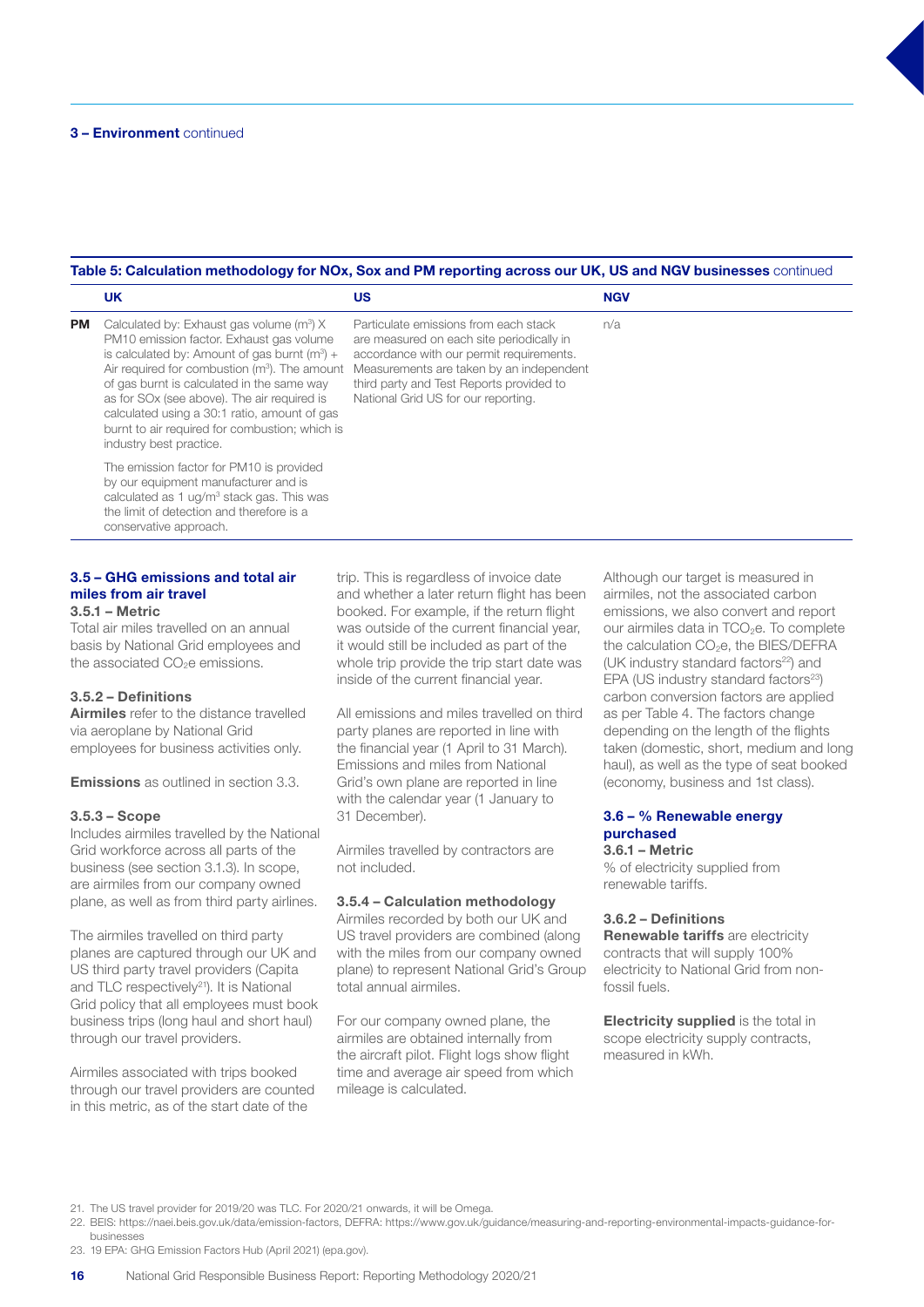#### 3.6.3 – Scope

Electricity generated from biomass is considered renewable, but not electricity produced using Carbon Capture and Storage (CCS).

The metric includes electricity contracts that National Grid procure directly and where competitive supply markets exist. Electricity contracts supplied by National Grid's landlords are excluded.

% of electricity supplied from renewable tariffs is reported as at the financial year end date, 31 March, for UK operations and as at the calendar year end date, 31 December, for US operations.

#### 3.6.4 – Calculation methodology

The total in scope electricity supply contracts and the total in scope renewable supply contracts are aggregated by the UK and US according to their respective year end dates. The US and UK totals are then combined for Group totals.

The % of electricity supplied from renewable tariffs is then calculates as: (Total electricity supplied from renewable tariffs / Total electricity supplied) \*100.

#### 3.7 – Number of hectares of land we have remediated 3.7.1 – Metric

Hectares of land we have remediated to an acceptable risk level or to the satisfaction of a regulatory agency over the course of the year.

## 3.7.2 – Definitions

Land remediated is the area which has been remediated to a level acceptable to the governing regulatory agency for site closure. This remediation focuses on the reduction of risk associated with contaminants in the environment to acceptable level.

Legacy land impacts are a result of past contaminative uses of land owned by National Grid.

#### 3.7.3 – Scope

The total land area of any site affected subject to remediation activities will be reported as the remediated area.

Land remediation required for small spills during our ongoing activities is excluded from our reporting. Remediation of legacy land impacts only are included in our reporting.

Only the UK and US principal businesses contribute towards this metric. NGV do not undertake land remediation.

UK data is reported in line with the financial year, 1 April to 31 March. US data is reported in line with the calendar year, 1 January to 31 December.

#### 3.7.4 – Calculation methodology

The total areas of land for the year for the UK and US are aggregated int hectares. The UK and US totals for the financial and calendar years respectively are then aggregated to calculate the total areas of land remediated across the Group.

## 3.8 – Total office waste 3.8.1 – Metric

Office waste generated and disposed of from core US and UK offices.

#### 3.8.2 – Definitions

Core offices are the primary locations where our office-based employees are based. This does not include site offices or locations where National Grid do not directly manage waste disposal.

Waste is any substance or object which the holder discards or intends or is required to discard.

#### 3.8.3 – Scope

Only waste generate and disposed of from core offices are included in this metric.

Core offices occupied by our UK, US and NGV personnel are all included.

Data is continuously monitored via internal waste reporting systems or through regular reporting by service providers where National Grid employ the services of third parties to manage office waste disposal.

Data from UK based offices are reported in line with the financial year, 1 April to 31 March. US office data is reported in line with the calendar year, 1 January to 31 December.

#### 3.8.4 – Calculation methodology

Total waste for the respective US and UK reporting periods are combined to calculate the total office waste for the Group.

#### 3.9 – % office waste diverted from landfill

#### 3.9.1 – Metric

% of office waste that not sent to landfill.

#### 3.9.2 – Definitions

**Office waste** is as defined and reported separately. See metric 3.8.

#### 3.9.3 – Scope

Only waste generate and disposed of from core offices are included in this metric.

Core offices occupied by our UK, US and NGV personnel are all included.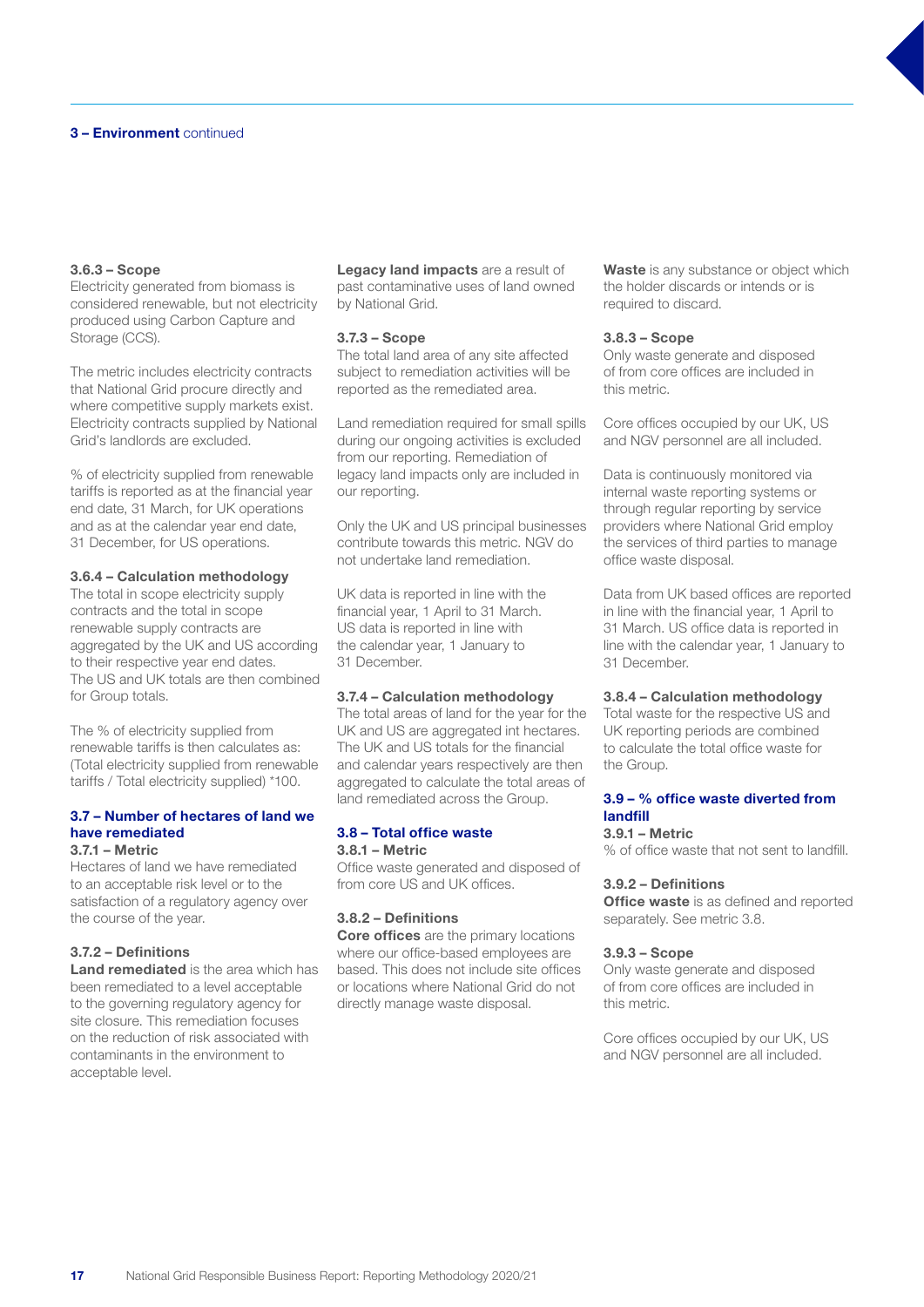Data is continuously monitored via internal waste reporting systems or through regular reporting by service providers where National Grid employ the services of third parties to manage office waste disposal.

Data from UK based offices are reported in line with the financial year, 1 April to 31 March. US office data is reported in line with the calendar year, 1 January to 31 December.

#### 3.9.4 – Calculation methodology

Total Group data is aggregated by disposal process to identify the total volume of waste that is not sent to landfill upon disposal.

The % of office waste not sent to landfill is calculated as: (Total Group office waste not sent to landfill / Total office waste) \*100.

## 3.10 – Renewables enabled by direct investment via National Grid **Renewables**

## 3.10.1 – Metric

MW new renewables in commercial operation and under construction within the onshore renewables portfolio.

#### 3.10.2 – Definitions

**Onshore renewables** refers to the Geronimo business acquired by National Grid in June 2019.

#### The onshore renewables portfolio is

the projects included within the Emerald joint venture that National Grid has 51% ownership of.

#### 3.10.3 – Scope

Data represents total MW of renewable energy within the onshore renewables portfolio – either in commercial operation or currently under construction.

The reported metric includes all projects and their associated MW which have obtained Notice To Proceed (NTP) and are retained within the onshore renewables JV portfolio.

The metric excludes any MW developed and sold to third parties.

Renewables enabled by direct investment is reported as at the financial year end date, 31 March.

#### 3.10.4 – Calculation methodology

The data is continually measured and tracked by the onshore renewables team who formally report the data to National Grid on a quarterly basis. However, performance is monitored more frequently in the course of day to day operations.

## 3.11 – Renewable energy connected to US and UK transmission and distribution grids

## 3.11.1 – Metric

MW of renewables connected to the US and UK transmission and distribution grids over the course of the year.

## 3.11.2 – Definitions

US and UK transmission and distribution grids refer to the electricity transmission (ET) networks located in the UK and US plus the electricity distribution (ED) networks in the US.

Renewable energy is energy from sources that are zero carbon and naturally replenishing, including solar, wind, hydropower, and geothermal generation.

#### 3.11.3 – Scope

Renewables connected are measured by the capacity of the facilities connected to the grids.

Connections are counted from the 'in-service' date; when National Grid physically provides back-feed service to the facility. The first point with the project is interconnected.

UK data is reported in line with the financial year, 1 April to 31 March. US data is reported in line with the calendar year, 1 January to 31 December.

#### 3.11.4 – Calculation methodology

The data is collected and monitored continuously in the course of operations. The total annual connections for each network are aggregated at the year-end for the purpose of reporting.

## 3.12 – Total energy consumption

#### 3.12.1 – Metric

Total energy consumption, including a breakdown by renewable and nonrenewable energy consumed as well as by electricity, heating, operational and transportation energy.

#### 3.12.2 – Definitions

**Energy consumed** is the amount of electricity, natural gas and other fuels used by National Grid. It is reported in gigawatt hours (GWh).

#### 3.12.3 – Scope

A well as reporting total energy consumption as a consolidated figure, the following breakdown is also reported:

- Renewable fuel consumed
- Non-renewable fuel consumed
- Electricity consumed
- Heating consumed
- Operational energy and fuel consumed (associated with generation)
- Transportation energy and fuel consumed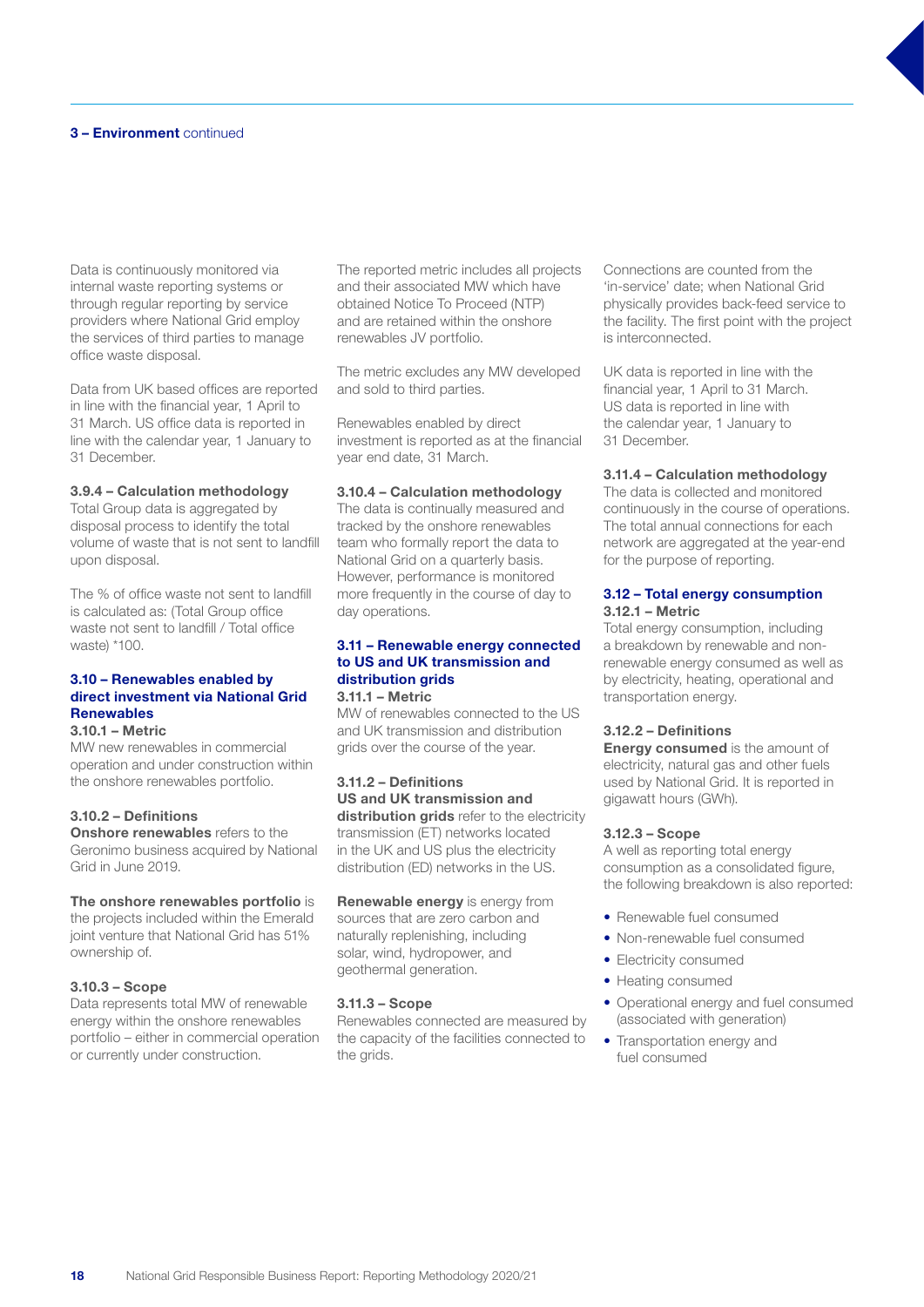System energy losses (line losses) are not included within our total energy consumption figure as they are not considered 'energy used' by National Grid. However, these will be disclosed separately for transparency. Total fuel consumption in Power Generation is also reported as a separate line item for transparency.

Table 6 (right) presents the scope of each energy consumption category.

UK and NGV emissions are reported in line with the financial year (1 April to 31 March) and US emissions in line with the calendar year (1 January to 31 December). This reflects the regulatory reporting requirements and processes for the US.

#### 3.12.4 – Calculation methodology

Total energy consumption = renewable energy + non-renewable energy, or total energy consumption = electricity + heating + operational energy + transportation energy. Each of the energy consumption categories are calculating via a sum of all data sources described in table 6 (right). Some unit conversions are required (for example, litres of diesel to GWh) and these are carried out using industry standard conversion factors.

#### 3.13 – Office energy consumption 3.13.1 – Metric

Total energy consumed at our UK and US core offices.

## 3.13.2 – Definitions

**Core Offices** those being managed by National Grid's Workplace Experience and Property Services teams in the UK and US respectively. These are offices where National Grid are directly liable for energy costs.

## Table 6: scope of each energy consumption category

| <b>Energy consumption</b>            | <b>Scope</b>                                                                                                                                                                                                                                                                          |
|--------------------------------------|---------------------------------------------------------------------------------------------------------------------------------------------------------------------------------------------------------------------------------------------------------------------------------------|
| Renewable energy                     | Includes renewable electricity purchased at some of our US sites<br>and a small amount of self-generated solar electricity on UK sites.                                                                                                                                               |
| Non-renewable energy                 | Includes all of the items mentioned below (in electricity, heating,<br>operational and transport sections), minus the electricity from<br>renewable sources mentioned above.                                                                                                          |
| <b>Electricity</b>                   | Includes purchased electricity used on our sites.                                                                                                                                                                                                                                     |
| <b>Heating</b>                       | Includes purchased heat (natural gas) used on our sites.                                                                                                                                                                                                                              |
| <b>Operational energy</b>            | Includes electricity and fuel used at our operational sites (for<br>example, for line heaters, stand-by generators, compressor units)<br>For our power generation sites in the US, fuel burnt to generate<br>electricity is not included, unless the energy is used by National Grid. |
| <b>Transportation energy</b>         | Includes fuel and electricity used within our vehicle fleet and<br>company owned plane.                                                                                                                                                                                               |
| Total energy consumed                | Includes all of the above elements. Excludes system losses (below)<br>and total fuel consumption at Power Generation facilities.                                                                                                                                                      |
| System energy loses<br>(line losses) | Energy lost in electricity and gas transmission.                                                                                                                                                                                                                                      |
| <b>Power Generation</b>              | Total fuel consumption at LIPA Power Generation plant.                                                                                                                                                                                                                                |

**Energy** refers to all imported electricity or heat and all solid, liquid and gaseous fuels consumed across the core offices.

#### 3.13.3 – Scope

Properties which are primarily operational in function are excluded from this metric, as well as any noncore offices.

UK data is reported in line with the financial year, 1 April to 31 March. US data is reported in line with the calendar year, 1 January to 31 December.

#### 3.13.4 – Calculation methodology

The data for the UK and US is consolidated from meter readings and invoices where ever possible. In limited cases data is estimated based on the square footage of National Grid office space and surveys data to inform average energy use per square foot of

commercial offices. The total energy consumption for the entire Group's core offices is aggregated at the year-end for the purpose of reporting.

## 3.14 – Interconnector capacity

#### 3.14.1 – Metric

The capacity of NGV's interconnectors to Europe

#### 3.14.2 – Definitions

Capacity is the intended maximum, fullload sustained output of National Grid's interconnectors, measured in GW.

#### Interconnectors are high

voltage cables that are used to connect the electricity systems of neighbouring countries.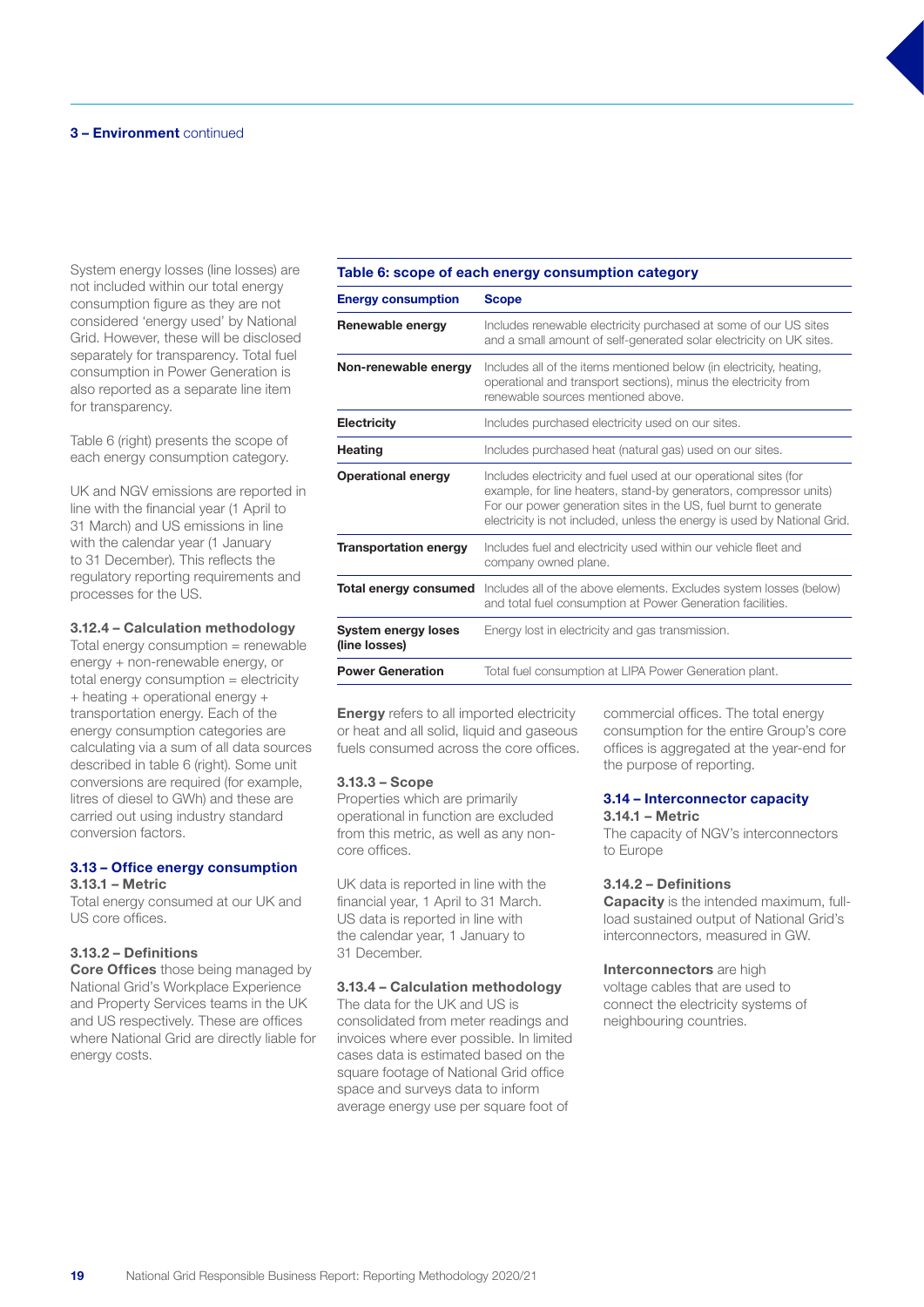#### 3.14.3 – Scope

All of NGV's interconnectors in operation and those under construction are included in the metric.

Interconnector capacity is reported as at the financial year end date, 31 March.

#### 3.14.4 – Calculation methodology

The data is collected and monitored in the course of normal operations. The capacity of each interconnector is aggregated at the year-end for the purpose of reporting.

## 3.15 – Electric vehicle fleet (lightduty)

## 3.15.1 – Metric

% of National Grid's light-duty vehicle fleet that are electric vehicles ("EVs").

### 3.15.2 – Definitions

Light-duty vehicles are those with a gross weight of less than 3.85 metric tons (8,500lbs) if located in the US, or less than 3.5 metric tons (7,716lbs) if located in the UK.

Electric Vehicles are powered 100% by electricity and produce zerocarbon emissions.

#### 3.15.3 – Scope

All vehicles owned by National Grid are included in this metric, although it is noted that the NGV business does not own any vehicles.

Employees' company cars and vehicles heavier than the defined light-duty vehicles are excluded.

The electric vehicle % of our light-duty vehicle fleet is reported as at the financial year end date, 31 March.

#### 3.15.4 – Calculation methodology

The total light-duty fleet ("LDF") size and the number that are EVs is continuously tracked in our fleet management systems.

To calculate the % of the LDF that are EVs, the total fleet size and the total number of EVs in the UK and US are separately aggregated. The % that are EVs is then calculated as: (total number of EV LDVs / Total number of LDVs) \*100.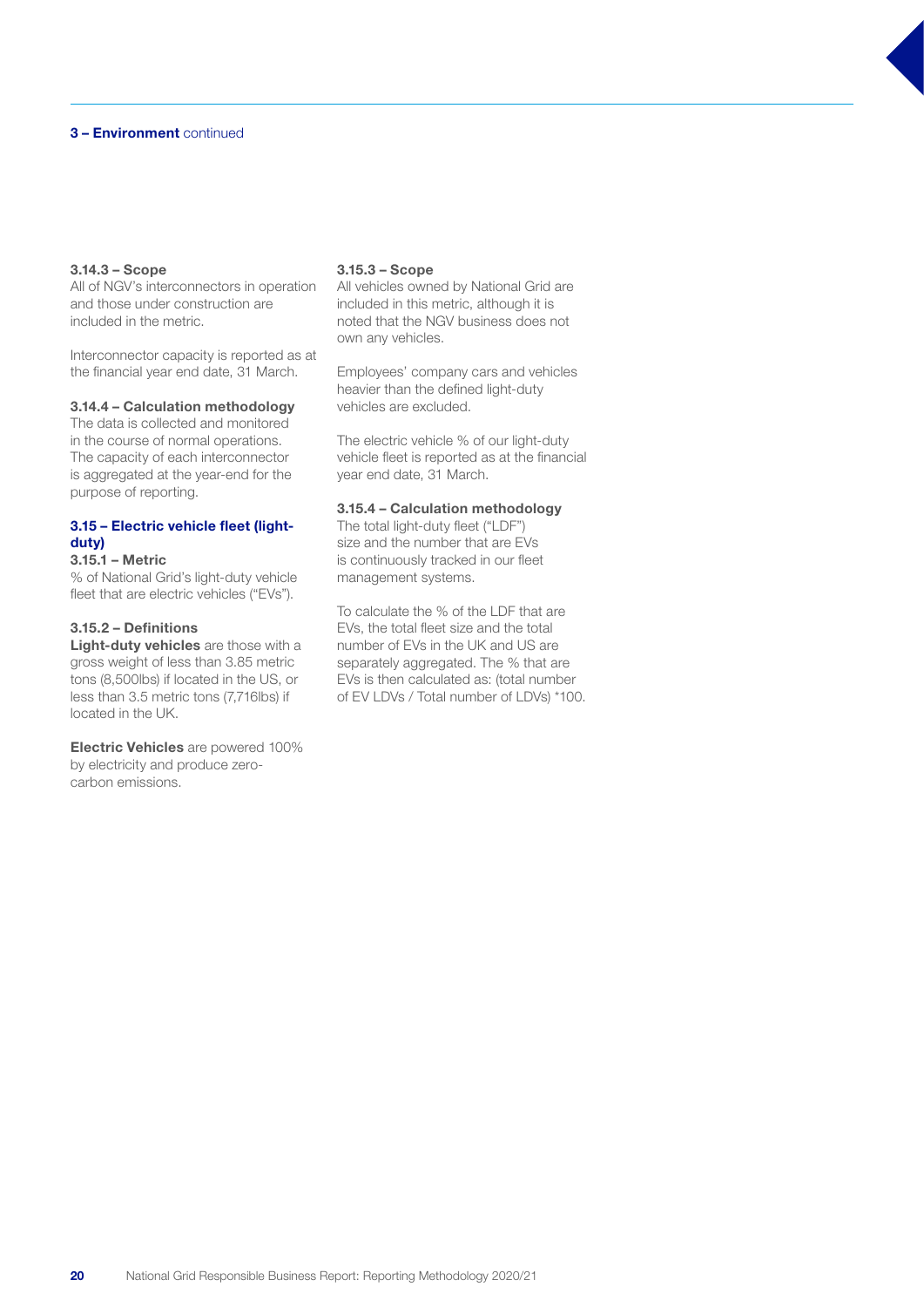## 4 – Governance

## 4.1 – Diversity of the Board

4.1.1 – Metric Percentage of diverse representation on our Board.

## 4.1.2 – Definitions

Diverse Board members are defined as females or those that identify themselves as being part of an ethnic minority group. All our gender data relies on our Board member's classification of their own gender as male or female. Data on both Executive Directors and Non-Executive Directors is held in "MyHub" (National Grid's Human Resources ("HR") record management system), however we may, or may not hold complete diversity information on these individuals in our HR systems as we would with normal employees on our payroll. In the instance that any diversity information is missing for these individuals, our Corporate Affairs team would write to these individuals to invite them to declare their diversity status for use in our external diversity statistics. Employees and Board members are not obliged to provide diversity information.

The following groups in Table 7 (right) are defined as 'diverse' and 'non-diverse' in our UK and US businesses.

Board refers to members as defined on the National Grid website<sup>24</sup> who are active in post at the financial year end (31 March).

#### 4.1.3 – Scope

Board members can self-declare their diversity status (optional) in accordance with Table 7, within our Group HR system. In the instance that any diversity information is missing for individual Board members, our Corporate Affairs team write to these individuals to invite them to declare their diversity status for use in our external diversity statistics. We calculate the number of Board members who are female or of ethnic

#### Table 7: National Grid diverse and non-diverse employees on the Board

| <b>Gender (UK and US)</b>                               |             |                                        |             |  |
|---------------------------------------------------------|-------------|----------------------------------------|-------------|--|
| Male                                                    |             | non-diverse                            |             |  |
| Female                                                  |             | diverse                                |             |  |
| <b>Ethnicity (UK)</b>                                   |             | <b>Ethnicity / Race (US)</b>           |             |  |
| Any other                                               | diverse     | Not Hispanic/Latino                    | non-diverse |  |
| Asian - Bangladeshi                                     | diverse     | $\leq$ null $>$                        | n/a         |  |
| Asian - Indian                                          | diverse     | American Indian or Alaskan<br>Native   | diverse     |  |
| Asian – Pakistani                                       | diverse     | Asian                                  | diverse     |  |
| Asian - any other background                            | diverse     | <b>Black</b>                           | diverse     |  |
| Black - African                                         | diverse     | Hispanic or Latino                     | diverse     |  |
| Black - Caribbean                                       | diverse     | Native Hawaiian or Pacific<br>Islander | diverse     |  |
| Black - any other background                            | diverse     | Prefer not to say                      | n/a         |  |
| Chinese                                                 | diverse     | Two or more Races                      | diverse     |  |
| Gypsy or Irish Traveller                                | diverse     | White                                  | non-diverse |  |
| Mixed - White and Black<br>African                      | diverse     |                                        |             |  |
| Mixed - White and Black<br>Caribbean                    | diverse     |                                        |             |  |
| Mixed - White and Asian                                 | diverse     |                                        |             |  |
| Mixed - any other mixed<br>background                   | diverse     |                                        |             |  |
| White $-$ any other White                               | non-diverse |                                        |             |  |
| White British/English/Scottish/<br>Welsh/Northern Irish | non-diverse |                                        |             |  |
| White Irish                                             | non-diverse |                                        |             |  |
| Prefer not to say                                       | n/a         |                                        |             |  |
| $<$ null $>$                                            | n/a         |                                        |             |  |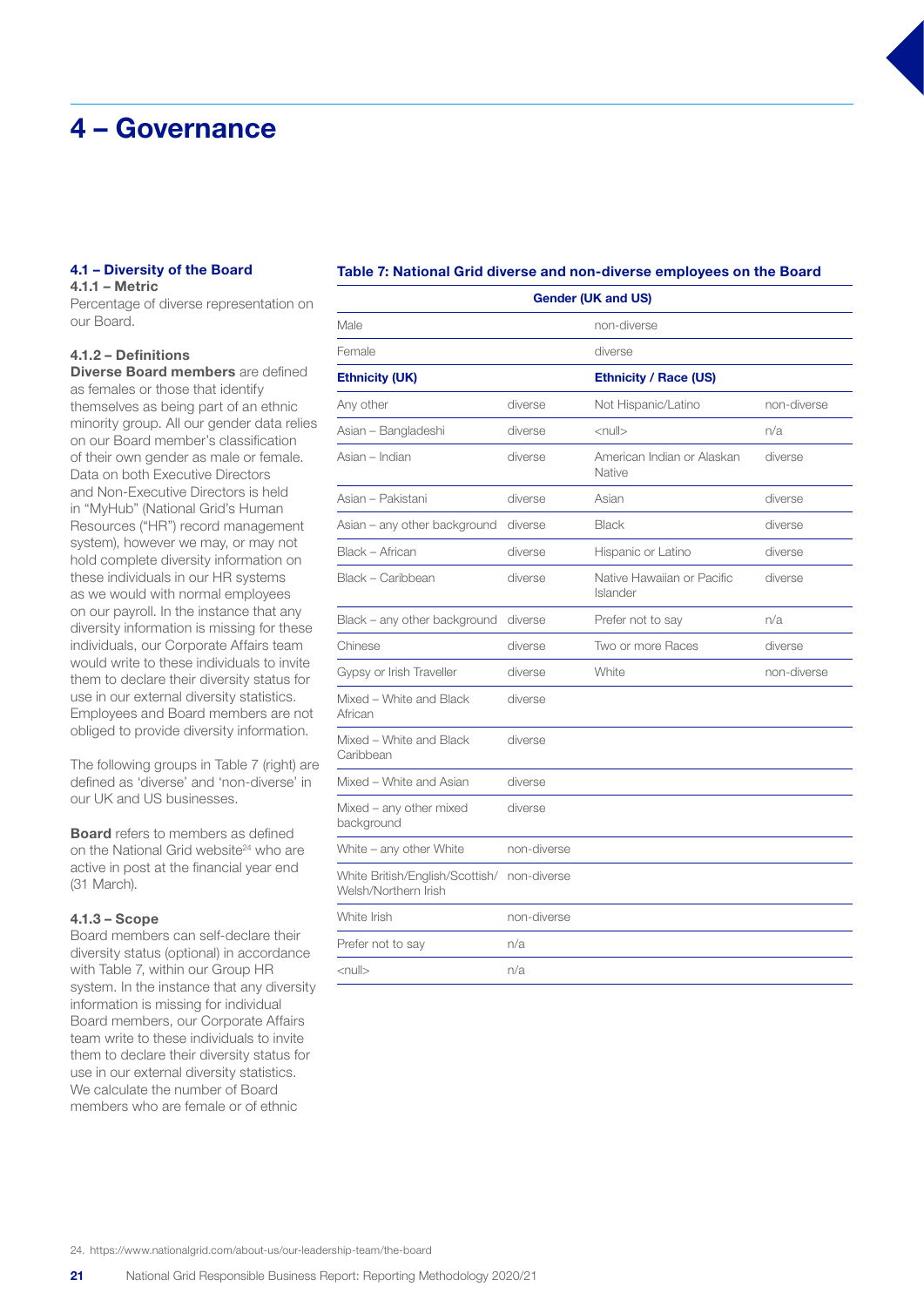#### 4 – Governance continued

minority. If a Board member was both female and of ethnic minority, we would only count this individual once.

Diversity of the Board is reported in the Responsible Business Report as at year end (31 March).

#### 4.1.4 – Calculation methodology

The following calculation is performed on the dataset to calculate this metric:

• % diverse representation on the Board = (# females and ethnic minorities on the Board) / (# Board members)

#### 4.2 – % of employees to have undertaken ethics and fraud and bribery training 4.2.1 – Metric

% of total workforce population who

have completed our ethics training.

% of total workforce population who have completed our fraud and bribery training.

#### 4.2.2 – Definitions

**Ethics training** is an online training course intended to inform and educate attendees around National Grid's code of ethics.

**Employees** are all staff who are permanently employed by National Grid, excluding US based union employees, and National Grid's contractors with a National Grid email for the purpose of this metric.

#### 4.2.3 – Scope

All employees as at the reporting date are included in the metric.

The status of employees who have completed the training is continuously monitored through our HR management system.

The training course is refreshed every three years in accordance with when the code of ethics is refreshed. The metric is calculated based on completion of the most recent and current training course available. Completion of previous training courses is not included in the measurement of this metric.

The % of employees who have completed unconscious bias training is reported as at the relevant financial year end date, 31 March.

#### 4.2.4 – Calculation methodology

As at the year end, a report is run from our HR management system that shows our total number of employees and the total number of employees to have completed the ethics training course.

The % of colleagues to have completed the ethics training is calculated as: (total number of employees to have complete the training / total number of employees) \* 100.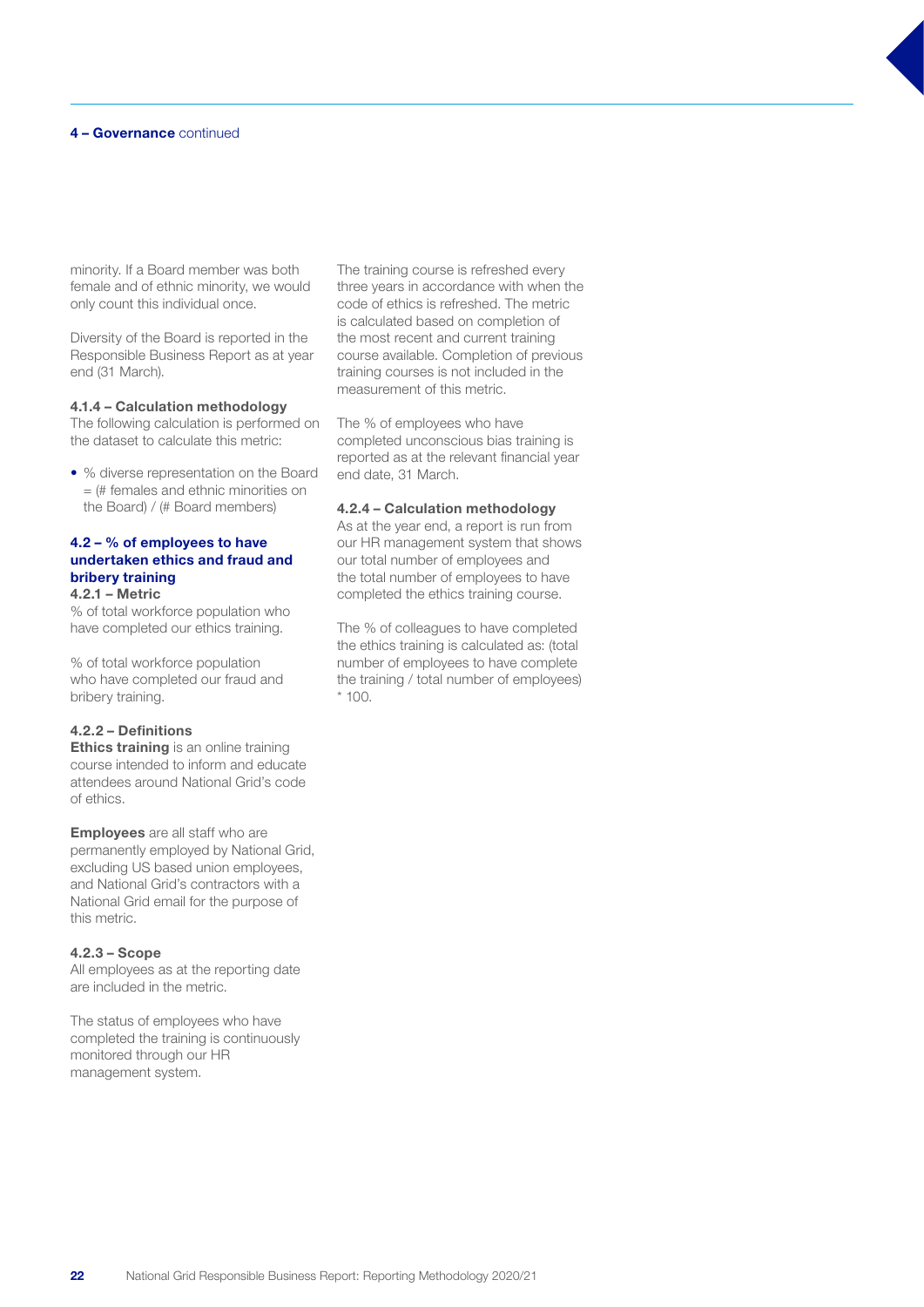## 5 – People

#### 5.1 – UK gender pay gap

We prepare and report our UK gender pay gap disclosures in line with the approach defined by the Equality Act 2010 (Gender Pay Gap Information) Regulations 2017 and The Advisory, Conciliation and Arbitration Service (ACAS) Managing Gender Pay Reporting Guide 2017 ('Acas guidance').

We publish our UK gender pay gap as part of our Annual Report, Responsible Business Report and as a standalone Report on our website<sup>25</sup>. Our Gender Pay Gap Reporting Methodology document can also be accessed on our website25.

#### 5.2 – US gender pay gap

In this section, we provide further details on our approach to reporting National Grid's US gender pay gap data. It provides an overview of the metrics, definitions, scope and methodology we have applied, and the National Grid US legal entities covered within it.

Where relevant, we prepare and report our ethnicity pay gap disclosures in line with the principles defined by the UK's Equality Act 2010 (Gender Pay Gap Information) Regulations 2017 ('the legislation') and Acas guidance.

National Grid is not legally required to report our US gender pay gap but choose to on a voluntary basis. Although the UK statutory gender pay gap methodology has been used as a basis for US gender pay gap reporting, some adaptations have been made been to ensure its suitability for US gender pay gap reporting. Any variations from the UK gender pay gap methodology are explained below.

#### 5.2.1 – Metric

Our US gender pay gap reporting covers our total US businesses only, representing our entire US workforce (i.e. inclusive of all US legal entities, regardless of headcount).

The metrics disclosed are listed below, each metric is reported once to represent the total US workforce.

- Mean gender pay gap (%)
- Median gender pay gap (%)
- Mean gender bonus gap (%)
- Median gender bonus pay gap (%)

For the US gender pay gap, we do not report publicly on the percentage of female employees receiving a bonus payment, or the proportion of female employees in each pay quartile of the organisation.

#### 5.2.2 – Definitions

The gender pay gap is an equality measure that shows the difference in average earnings between female employees and those that are male. It is different from equal pay.

The definitions for the key terms included as part of our gender pay gap calculations are:

- Gender: All our gender pay gap data relies on our employees' classification of their own gender as male or female. This is a mandatory, binary field in our HR system and therefore National Grid has a gender disclosure rate of 100%.
- Relevant employee: Those that have a contract of employment with National Grid, employed on the snapshot date 5 April. All bonus payments in the year from March to April will be included in the 'Bonus' Pay Gap calculation.

## • Full pay relevant employee: Relevant employees excluding those

paid less than their usual pay during the payroll period in which the 5 April 2020 falls as a result of being on leave. We consider an individual's usual pay to be 1/12th of their annual salary as at 5 April. These employees will be included in the calculation of the 'Base' pay gap.

- Relevant pay period / bonus pay period: The month of April is used to calculate hourly pay, which is then used to calculate the pay gap in accordance with the legislation. The relevant pay period for the purpose of calculating bonus pay is the 12-month period ending 5 April.
- Relevant pay / bonus pay: An employee's 'normal' monthly salary, including any regular allowances and supplements, paid out in pay period that includes April 5 is considered as relevant or 'normal' pay. Bonus payments made to employees in the form of cash, vouchers or securities in addition to normal pay, for reasons including performance and incentives, in the twelve months prior to and including April 5 of each year.

For more granular definitions of the above terms used in gender pay gap calculations, please refer to the legislation and Acas guidance.

25. https://www.nationalgrid.com/careers/understanding-our-uk-gender-pay-gap-2020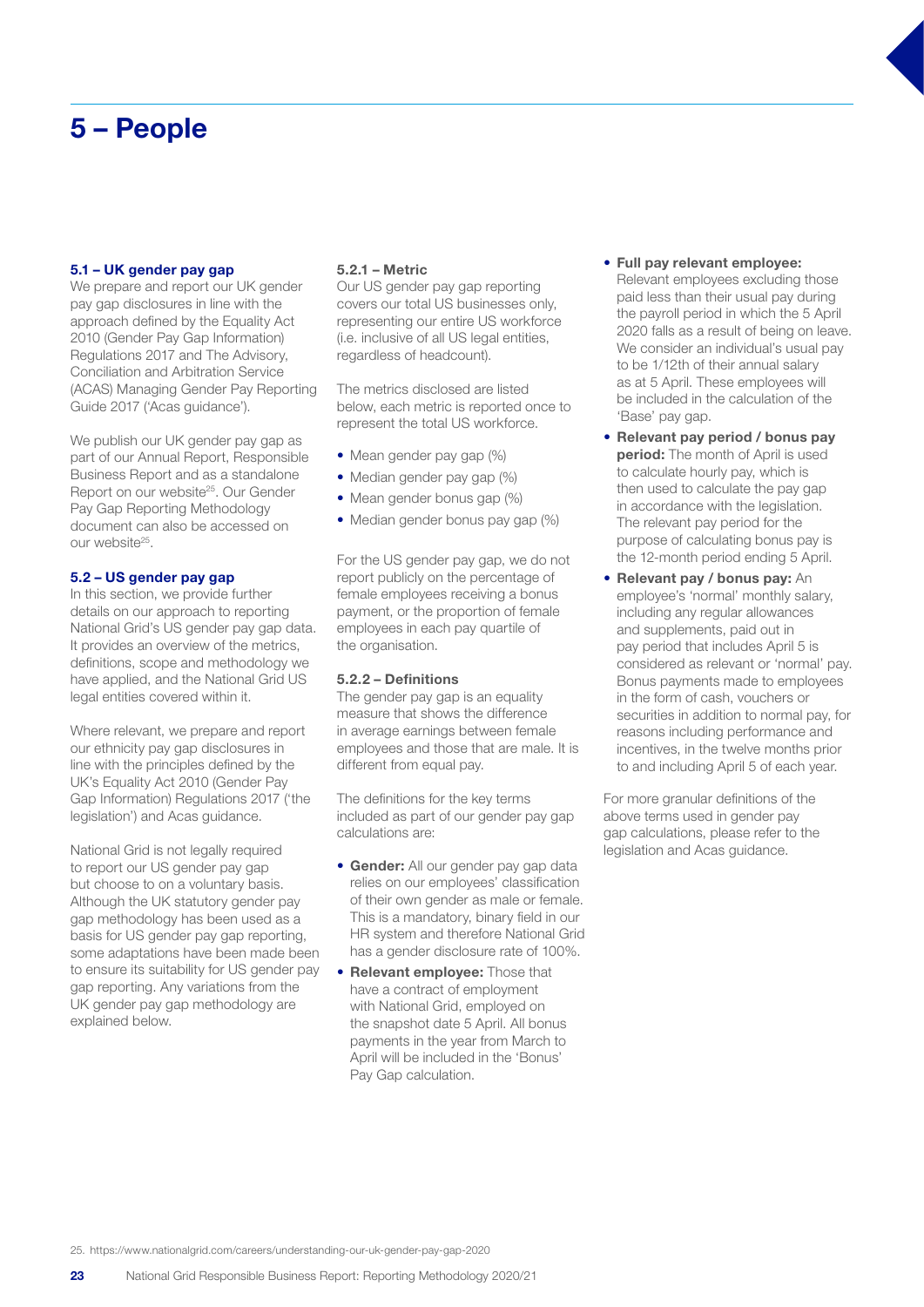#### 5 – People continued

#### 5.2.3 – Scope

In terms of the time period in scope, our gender pay gap disclosures are prepared on an annual basis using the snapshot date 5 April each year for base / ordinary pay, and for the twelve months period including that pay period and the eleven pay periods prior to that date for bonus pay.

The scope of National Grid US legal entities is disclosed in National Grid's 2020/21 Annual Report and Accounts. All US incorporated subsidiaries are included in the relevant statutory and total ethnicity pay gap calculations for all metrics as stated in section '5.2.1 – Metric'.

#### 5.2.4 – Calculation methodology

US gender pay gap metrics are calculated in accordance with the methodology set out in the legislation and Acas guidance. Our data is extracted from our source systems (Payroll and HR management system), before being reconciled and prepared for calculations to ensure that only the relevant employees, wage types and bonus types are included.

#### 5.3 – UK Ethnicity pay gap

In this section, we provide further details on our approach to reporting National Grid's UK ethnicity pay gap data. It provides an overview of the metrics, definitions, scope and methodology we have applied, and the National Grid UK legal entities covered within it.

Where relevant, we prepare and report our ethnicity pay gap disclosures in line with the principles defined by the UK's Equality Act 2010 (Gender Pay Gap Information) Regulations 2017 ('the legislation') and Acas guidance.

National Grid is not legally required to report our ethnicity pay gap but choose to on a voluntary basis. Although the UK

statutory gender pay gap methodology has been used as a basis for ethnicity pay gap reporting, some adaptations have been made been to ensure its suitability for ethnicity pay gap reporting. Any variations from the UK gender pay gap methodology are explained below.

#### 5.3.1 – Metric

Our UK ethnicity pay gap reporting covers our total UK businesses only, representing our entire UK workforce (i.e. inclusive of all UK legal entities, regardless of headcount).

The metrics disclosed are listed below, each metric is reported once to represent the total UK workforce.

- Mean ethnicity pay gap (%)
- Median ethnicity pay gap (%)
- Mean ethnicity bonus gap (%)
- Median ethnicity bonus pay gap (%)

For the ethnicity pay gap, we do not report publicly on the percentage of ethnic minority employees receiving a bonus payment, or the proportion of ethnic minority employees in each pay quartile of the organisation.

#### 5.3.2 – Definitions

The ethnicity pay gap is an equality measure that shows the difference in average earnings between ethnic minority (or diverse) employees and those that are now. It is different from equal pay.

The definitions for the key terms included as part of our gender pay gap calculations are:

• Ethnic minority (or diverse) employees are those that identify themselves as being part of an ethnic minority group, which is selfdeclared by employees within our HR system. As at the time of preparing

this document, approximately 94% of National Grid employees have declared their ethnicity. Employees that have not declared their ethnicity are excluded from the calculation.

The following groups presented in Table 8 below are defined as 'diverse' and 'non-diverse' in terms of ethnicity, within our UK and US businesses.

#### Table 8: National Grid diverse and non-diverse employees in the UK workforce

#### Ethnicity (UK)

| Any other                                         | diverse         |
|---------------------------------------------------|-----------------|
| Asian – Bangladeshi                               | diverse         |
| Asian – Indian                                    | diverse         |
| Asian – Pakistani                                 | diverse         |
| Asian - any other background                      | diverse         |
| Black - African                                   | diverse         |
| Black – Caribbean                                 | diverse         |
| Black - any other background                      | diverse         |
| Chinese                                           | diverse         |
| Gypsy or Irish Traveller                          | diverse         |
| Mixed - White and Black African                   | diverse         |
| Mixed - White and Black<br>Caribbean              | diverse         |
| Mixed - White and Asian                           | diverse         |
| Mixed - any other mixed<br>background             | diverse         |
| White - any other White                           | non-<br>diverse |
| White British/English/Scottish/<br>Welsh/N, Irish | non-<br>diverse |
| White Irish                                       | non-<br>diverse |
| Prefer not to say                                 | n/a             |
| $\leq$ null $>$                                   | n/a             |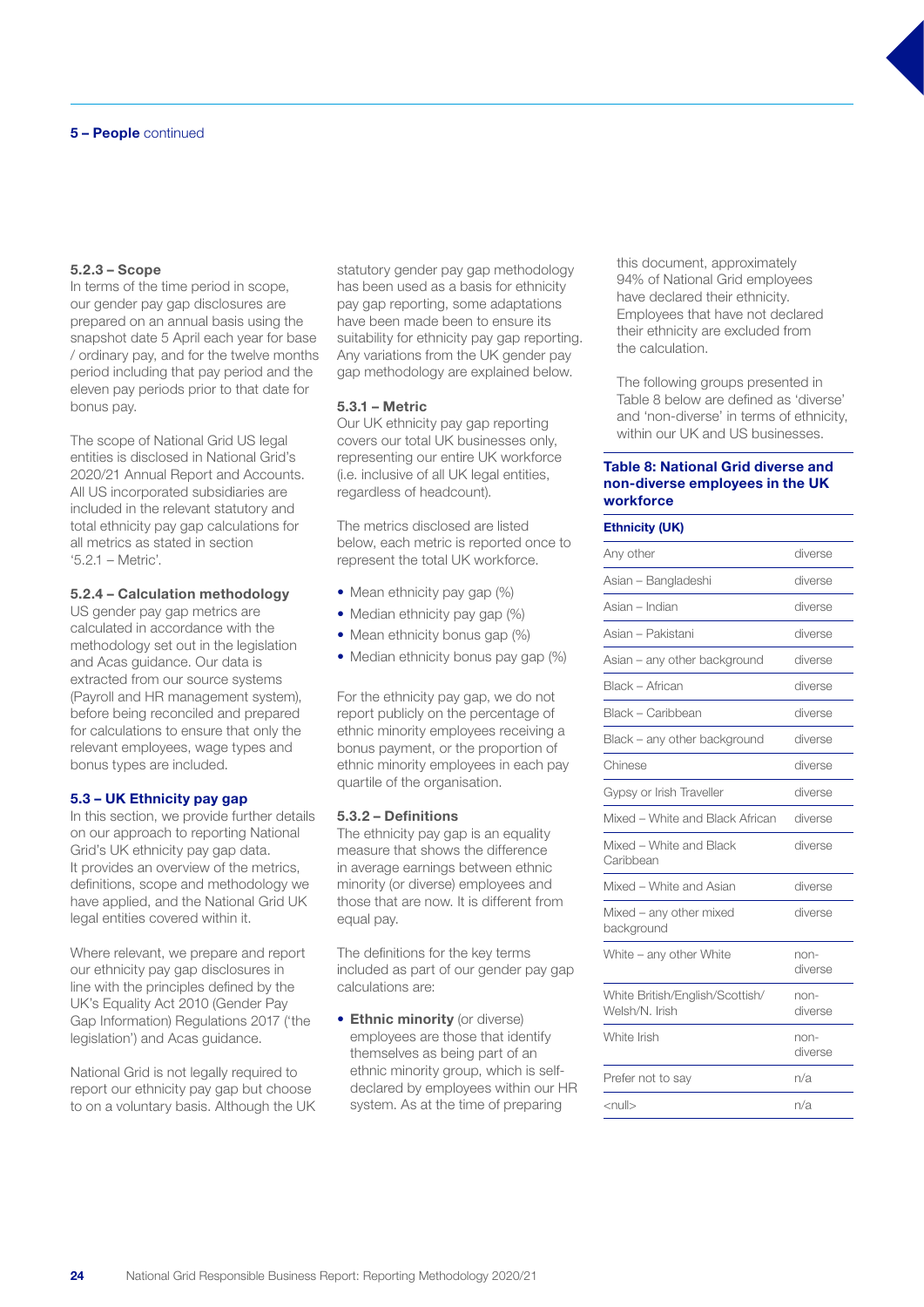Refer to section 5.2.2 for definitions of common terms.

For more granular definitions of the above terms used in gender pay gap calculations, please refer to the legislation and Acas guidance.

#### 5.3.3 – Scope

In terms of the time period in scope, our ethnicity pay gap disclosures are prepared on an annual basis using the snapshot date 5 April each year for base / ordinary pay, and for the twelve months period including that pay period and the eleven pay periods prior to that date for bonus pay.

The scope of National Grid UK legal entities is disclosed in National Grid's 2020/21 Annual Report and Accounts. All UK incorporated subsidiaries are included in the relevant statutory and total ethnicity pay gap calculations for all metrics as stated in section '5.3.1 – Metric'. There is only one exclusion to note, bonuses paid from the National Grid Metering entity are not included. National Grid Metering operates independently (they are not governed by Group) and as such National Grid have limited access and oversight of the bonus payments data at Group level. This exclusion will only affect the total UK mean and median ethnicity bonus pay gap calculations.

#### 5.3.4 – Calculation methodology

UK ethnicity pay gap metrics are calculated in accordance with the methodology set out in the legislation and Acas guidance, only ethnic minority employees replace female employees and non-ethnic minority employees replace male employees where considered in the guidance. Our data is extracted from our source systems (Payroll and HR management system), before being reconciled and prepared for calculations to ensure that only the relevant employees, wage types and bonus types are included.

#### 5.4 – US Ethnicity pay gap

In this section, we provide further details on our approach to reporting National Grid's US ethnicity pay gap data. It provides an overview of the metrics, definitions, scope and methodology we have applied, and the National Grid US legal entities covered within it.

Where relevant, we prepare and report our ethnicity pay gap disclosures in line with the principles defined by the UK's Equality Act 2010 (Gender Pay Gap Information) Regulations 2017 ('the legislation') and Acas guidance.

National Grid is not legally required to report our ethnicity gender pay gap but choose to on a voluntary basis. Although the UK statutory gender pay gap methodology has been used as a basis for ethnicity pay gap reporting, some adaptations have been made been to ensure its suitability for ethnicity pay gap reporting. Any variations from the UK gender pay gap methodology are explained below.

#### 5.4.1 – Metric

Our US ethnicity pay gap reporting covers our total US businesses only, representing our entire US workforce (i.e. inclusive of all US legal entities, regardless of headcount).

The metrics disclosed are listed below, each metric is reported once to represent the total US workforce.

- Mean ethnicity pay gap (%)
- Median ethnicity pay gap (%)
- Mean ethnicity bonus gap (%)
- Median ethnicity bonus pay gap (%)

For the ethnicity pay gap, we do not report publicly on the percentage of ethnic minority employees receiving a bonus payment, or the proportion of ethnic minority employees in each pay quartile of the organisation.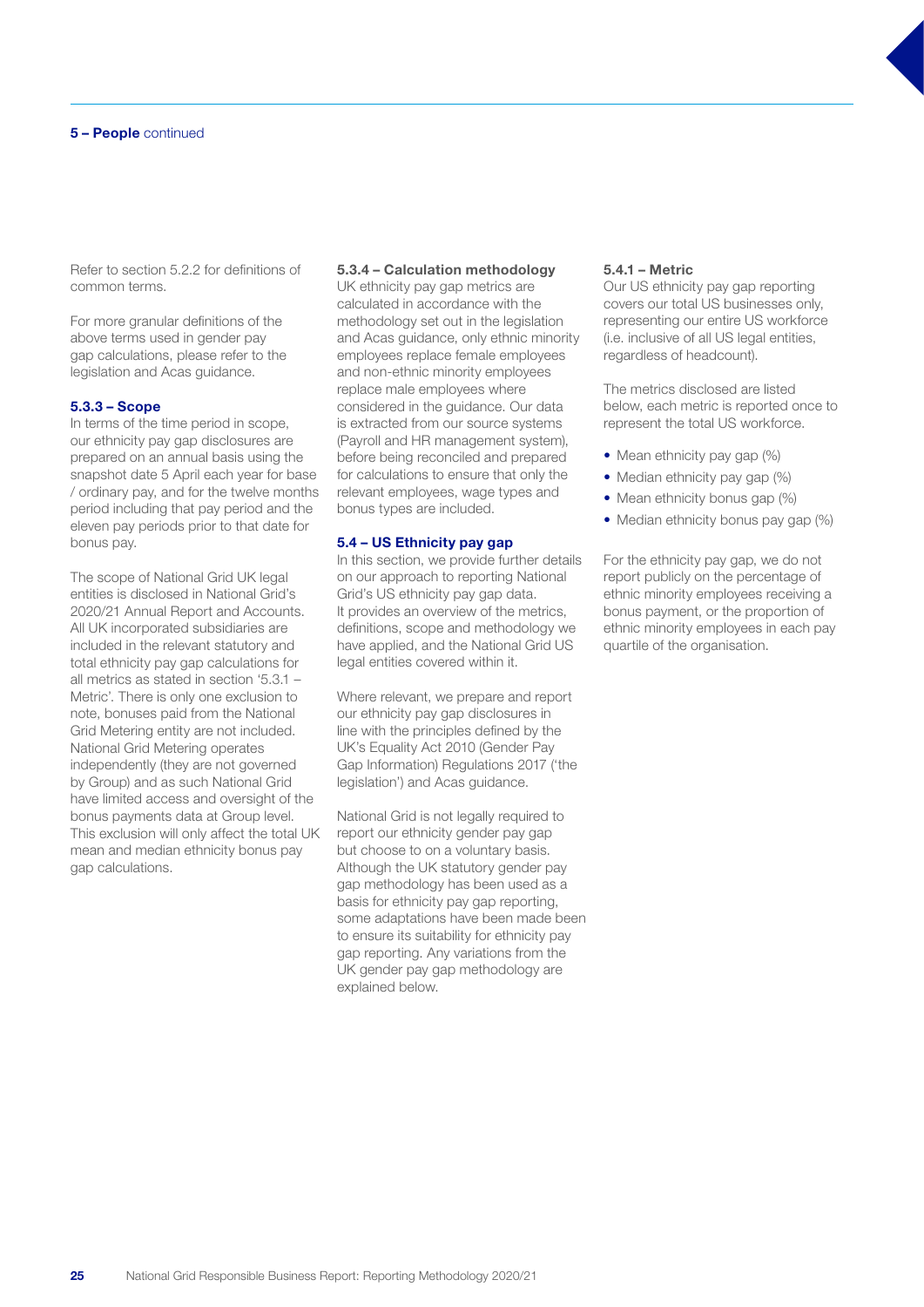### 5.4.2 – Definitions

The ethnicity pay gap is an equality measure that shows the difference in average earnings between ethnic minority (or diverse) employees and those that are now. It is different from equal pay.

The definitions for the key terms included as part of our gender pay gap calculations are:

**• Ethnic minority** (or diverse) employees are those that identify themselves as being part of an ethnic minority group, which is selfdeclared by employees within our HR system. As at the time of preparing this document, approximately 94% of National Grid employees have declared their ethnicity. Employees that have not declared their ethnicity are excluded from the calculation.

The following groups presented in Table 9 below are defined as 'diverse' and 'non-diverse' in terms of ethnicity, within our UK and US businesses.

Refer to section 5.2.2 for definitions of common terms.

For more granular definitions of the above terms used in gender pay gap calculations, please refer to the legislation and Acas guidance.

## Table 9: National Grid diverse and non-diverse employees in the UK workforce

## Ethnicity / Race (US)

| Not Hispanic/Latino                         | non-<br>diverse |
|---------------------------------------------|-----------------|
| $<$ null $>$                                | n/a             |
| American Indian or Alaskan Native diverse   |                 |
| Asian                                       | diverse         |
| <b>Black</b>                                | diverse         |
| Hispanic or Latino                          | diverse         |
| Native Hawaiian or Pacific Islander diverse |                 |
| Preter not to say                           | n/a             |
| Two or more Races                           | diverse         |
| White                                       | non-<br>diverse |

#### 5.4.3 – Scope

Our ethnicity pay gap disclosures are prepared on an annual basis using the snapshot date 5 April each year for base / ordinary pay, and for the twelve months period including that pay period and the eleven pay periods prior to that date for bonus pay.

The scope of National Grid US legal entities is disclosed in National Grid's 2020/21 Annual Report and Accounts. All US incorporated subsidiaries are included in the relevant statutory and total ethnicity pay gap calculations for all metrics as stated in section '1 – Metric'.

#### 5.4.4 – Calculation methodology

US ethnicity pay gap metrics are calculated in accordance with the methodology set out in the legislation and Acas guidance, only ethnic minority employees replace female employees and non-ethnic minority employees replace male employees where considered in the guidance. Our data

is extracted from our source systems (Payroll and HR management system), before being reconciled and prepared for calculations to ensure that only the relevant employees, wage types and bonus types are included.

#### 5.5 – Gender and ethnicity % of joiners, promotions and leavers 5.5.1 – Metric

Percentage of female and ethnic minority employees within external hires, promotions and leavers. The data we report is:

- % female external hires
- % ethnic minority external hires
- % female promotions
- % ethnic minority promotions
- % female leavers
- % ethnic minority leavers

## 5.5.2 – Definitions

Female emplovees are those that have self-disclosed themselves as being so upon joining the company. All our gender data relies on our employees' classification of their own gender as male or female. This is a mandatory, binary field in our HR system and therefore National Grid has a gender disclosure rate of 100%.

**Ethnic minority employees** are those that have identified themselves as being part of an ethnic minority group via voluntary self-disclosure within our HR system. As at the time of preparing this document, around 93-94% of employees have declared ethnicity so we would posit that this poses a very good representation of the company.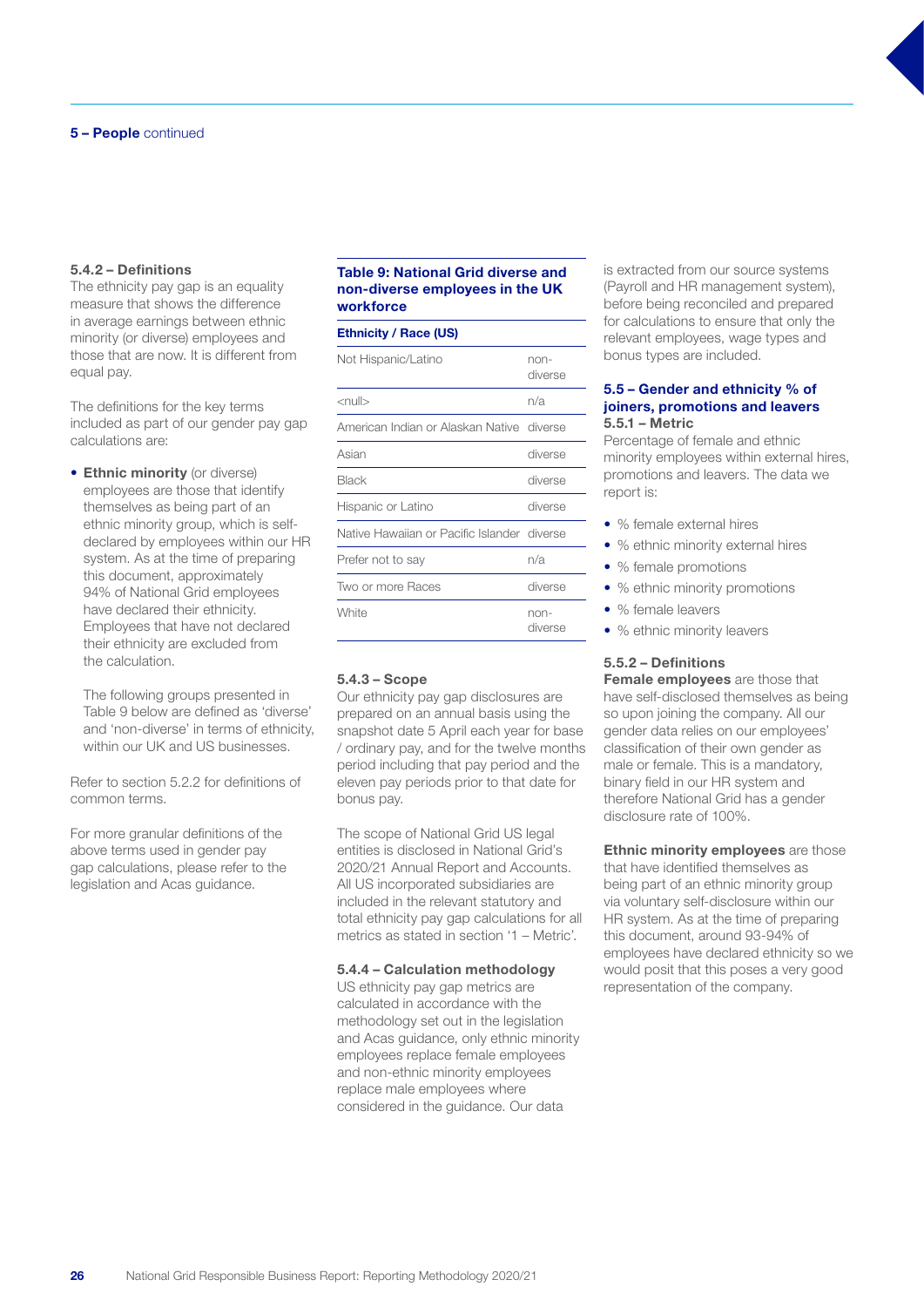The following groups presented in Table 10 (below) are defined as 'diverse' and 'non-diverse' in our UK and US businesses:

## Table 10: National Grid diverse and non-diverse employees in the UK and US for our diversity of recruitment, promotion and leavers reporting

| <b>Gender (UK and US)</b>                               |             |                                        |                |  |
|---------------------------------------------------------|-------------|----------------------------------------|----------------|--|
| Male                                                    |             | non-diverse                            |                |  |
| Female                                                  |             | diverse                                |                |  |
| <b>Ethnicity (UK)</b>                                   |             | <b>Ethnicity / Race (US)</b>           |                |  |
| Any other                                               | diverse     | Not Hispanic/Latino                    | non-diverse    |  |
| Asian - Bangladeshi                                     | diverse     | $\leq$ null $>$                        | n/a            |  |
| Asian - Indian                                          | diverse     | American Indian or Alaskan<br>Native   | <b>Diverse</b> |  |
| Asian - Pakistani                                       | diverse     | Asian                                  | <b>Diverse</b> |  |
| Asian - any other background                            | diverse     | <b>Black</b>                           | <b>Diverse</b> |  |
| Black - African                                         | diverse     | Hispanic or Latino                     | <b>Diverse</b> |  |
| Black - Caribbean                                       | diverse     | Native Hawaiian or Pacific<br>Islander | <b>Diverse</b> |  |
| Black - any other background                            | diverse     | Prefer not to say                      | n/a            |  |
| Chinese                                                 | diverse     | Two or more Races                      | <b>Diverse</b> |  |
| Gypsy or Irish Traveller                                | diverse     | White                                  | non-diverse    |  |
| Mixed - White and Black<br>African                      | diverse     |                                        |                |  |
| Mixed - White and Black<br>Caribbean                    | diverse     |                                        |                |  |
| Mixed - White and Asian                                 | diverse     |                                        |                |  |
| Mixed - any other mixed<br>background                   | diverse     |                                        |                |  |
| White - any other White                                 | non-diverse |                                        |                |  |
| White British/English/Scottish/<br>Welsh/Northern Irish | non-diverse |                                        |                |  |
| White Irish                                             | non-diverse |                                        |                |  |
| Prefer not to say                                       | n/a         |                                        |                |  |
| <null></null>                                           | n/a         |                                        |                |  |

**External hires** are employees that have been recruited to National Grid from outside of the organisation. Those included have completed National Grid's on-boarding process and have been issued with a National Grid employee ID card. Not included are those who have been recruited to a role from inside the company (e.g. internal transfers), or new hires that have not completed the on-boarding process.

**Promotions** represent all internal employees who have been awarded a promotion (with or without pay change). Not included are movements not related to promotion including lateral moves, reorganisations and secondments.

Leavers refer to employees whose contract of employment at National Grid has been terminated for any reason (including resignation, retirement and non-voluntary reasons).

#### 5.5.3 – Scope

Includes the total National Grid workforce across all parts of the business. In scope, are active permanent employees, including those on short/ long term leave of absence, full-time and all union, schemes, graduates and interns. Out of scope are temporary employees, contingent workers, manage service providers and non-executive Board members.

Note: some employees may be counted under two or more parts of this metric (e.g. external hires and promotions if the employee joined National Grid and was awarded a promotion in the same year).

Diverse employees are all those that have self-declared their diversity status. Individuals who have chosen not to declare their diversity status have been excluded from the calculations.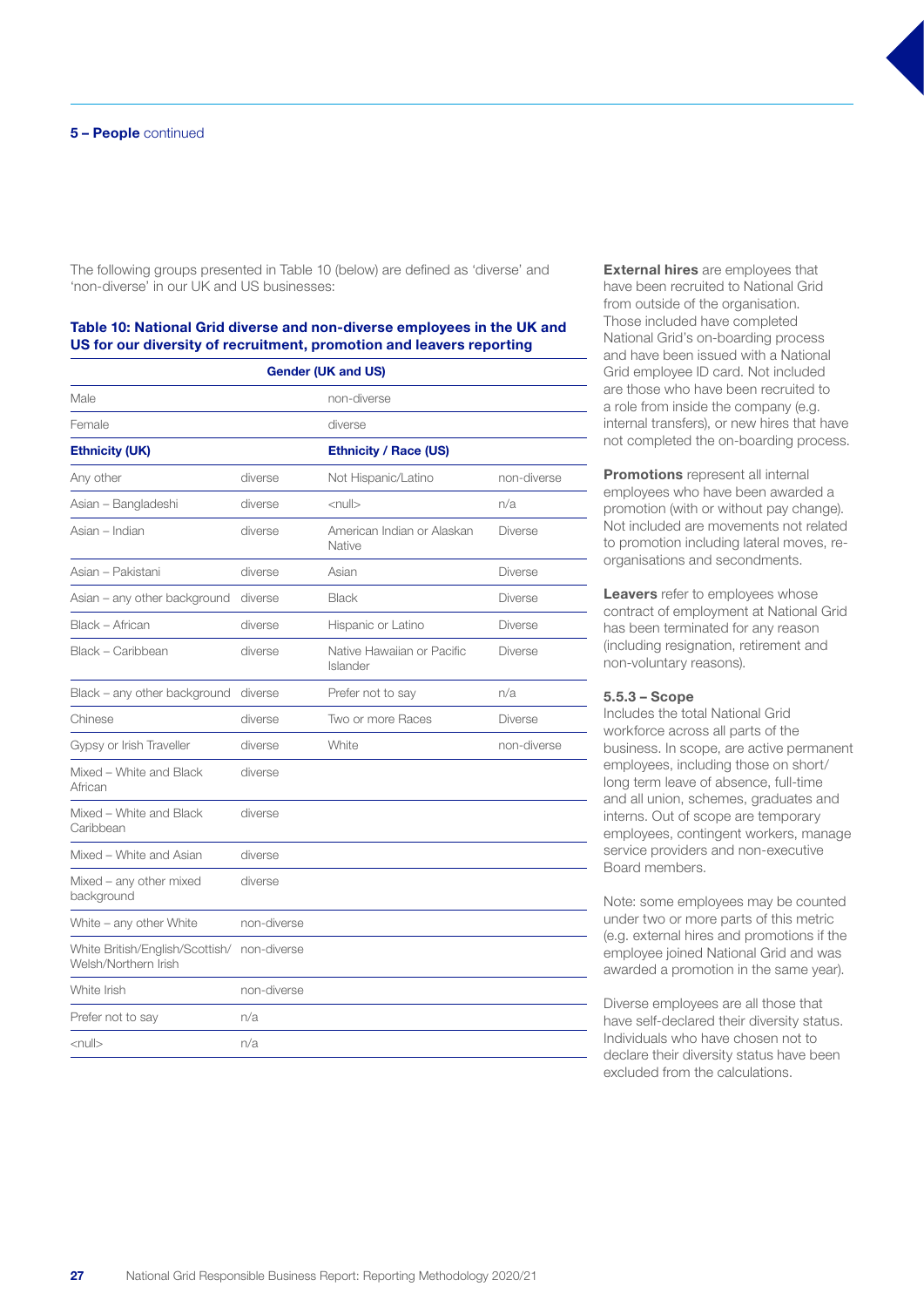#### 5 – People continued

Diversity metrics are measured on a rolling 12-month period and will be reported in the Responsible Business Report to represent the previous financial year (1 April – 31 March).

## 5.5.4 – Calculation methodology

Data is extracted from the HR management system and the following calculations are performed on the dataset to calculate this metric:

- % female external hires  $=$   $#$  female hires in time period) / (# total hires in time period)
- % ethnic minority external hires  $=$   $($   $\#$ minority hires in time period) / (# total hires in time period who have declared minority status)
- % female promotions  $=$   $#$  female promotions in time period) / (# total promotions in time period)
- % ethnic minority promotions  $=$   $($ #) minority promotions in time period) / (# total promotions in time period who have declared minority status)
- % female leavers  $=$   $#$  female leavers in time period) / (# total leavers in time period)
- % ethnic minority leavers  $=$   $#$  minority leavers in time period) / (# total leavers in time period who have declared minority status)

#### 5.6 – Diversity of the workforce, senior leadership group and hires in new talent programmes 5.6.1 – Metric

Percentage of diverse employees within our total workforce, senior leadership group and 'new talent hires'. The data we report is:

- % diverse employees in our total workforce
- % diverse employees in our senior leadership group
- % diverse employees in our new talent hires

#### 5.6.2 – Definitions

Diverse employees are defined as females or those that identify themselves as being of a certain sexual orientation, having a disability or being part of an ethnic minority group. If an employee has identified themselves as female and as part of another diverse group, they will only be counted once in the calculation.

All our gender data relies on our employees' classification of their own gender as male or female. This is a mandatory, binary field in our HR system and therefore National Grid has a gender disclosure rate of 100%. All other diversity data relies on employee selfdisclosure within our HR system. As at the time of preparing this document, around 93-94% of employees have declared ethnicity which poses a very good representation of the company.

Table 11 (below) shows the groups that are defined as 'diverse' and 'nondiverse' in our UK and US businesses.

#### Table 11: National Grid diverse and non-diverse employees in the UK and US for our diversity of the workforce, senior leadership and new talent reporting

| <b>Gender (UK and US)</b>   |         |                                       |                |  |
|-----------------------------|---------|---------------------------------------|----------------|--|
| Male                        |         | non-diverse                           |                |  |
| Female                      |         | <b>Diverse</b>                        |                |  |
|                             |         | <b>Sexual Orientation (UK and US)</b> |                |  |
| Heterosexual                |         | non-diverse                           |                |  |
| Gay                         |         | <b>Diverse</b>                        |                |  |
| <b>Bisexual</b>             |         | <b>Diverse</b>                        |                |  |
| Lesbian                     |         | <b>Diverse</b>                        |                |  |
| I prefer to use my own term |         | n/a                                   |                |  |
| Prefer not to say           |         | n/a                                   |                |  |
| <b>Disability (UK)</b>      |         | <b>Disability (US)</b>                |                |  |
| Dyslexia                    | diverse | Yes                                   | <b>Diverse</b> |  |
| Hearing                     | diverse | No                                    | non-diverse    |  |
| Long-term health condition  | diverse | Prefer not to say                     | n/a            |  |
| Mental health               | diverse |                                       |                |  |
| Mobility                    | diverse |                                       |                |  |
| Visual                      | diverse |                                       |                |  |
| Musculoskeletal             | diverse |                                       |                |  |
| Other 'neurodiverse'        | diverse |                                       |                |  |
| Speech                      | diverse |                                       |                |  |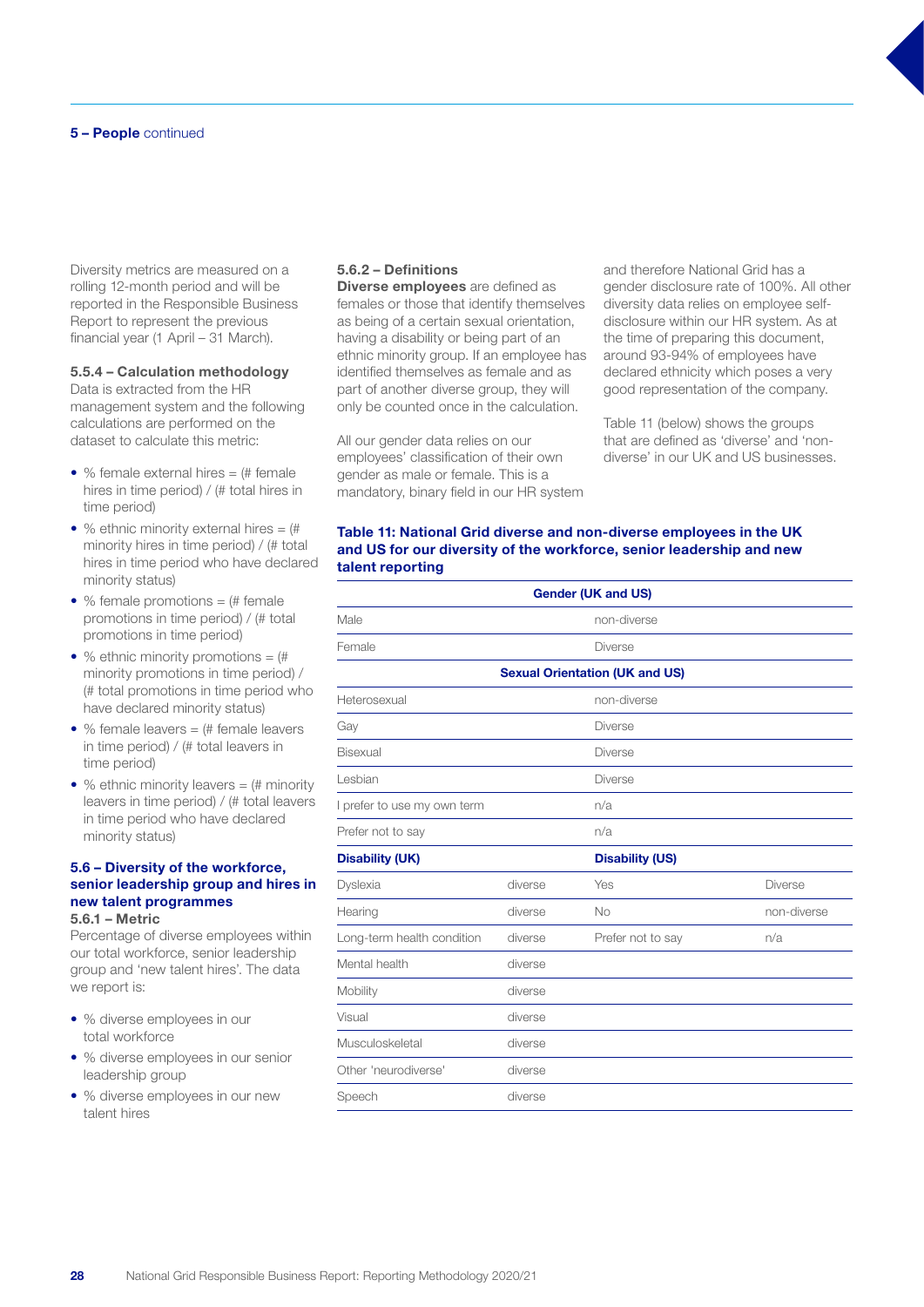Total workforce refers to all permanent National Grid employees, regardless of paygrade and how long they have worked at National Grid. Included are those on parental leave or on short/ long term leave of absence, part time workers, graduates and interns. Excluded are temporary employees, contingent workers, manage service providers and non-executive Board members.

Senior leadership group refers to employees included in our total workforce (defined above) who are in the following paygrades: EXEC, A+, A, B and B+. These paygrades represent the senior and top levels of management including Directors and Executives.

New talent hires refers to employees included in our total workforce (defined above) that have been onboarded to National Grid as part of a graduate schemes or training program. These are distinguished by the 'Grad' and 'Trainee' paygrades in the UK and 'Graduate Development Employees' in the US.

#### 5.6.3 – Scope

Includes the total National Grid workforce across all parts of the business.

Diverse employees are all those that have self-declared their diversity status. Individuals who have chosen not to declare their diversity status have been treated as non-diverse in for the calculations.

Diversity metrics are measured on a rolling 12-month period. To report on our total workforce and senior leadership group metrics in the Responsible Business Report, the number of employees at year end will be used (31 March). To report new talent hires,

#### Table 11: National Grid diverse and non-diverse employees in the UK and US for our diversity of the workforce, senior leadership and new talent reporting continued

| <b>COLORED CATEGORY CONTRIBUTIONS</b>                   |             |                                        |             |
|---------------------------------------------------------|-------------|----------------------------------------|-------------|
| Other                                                   | diverse     |                                        |             |
| More than one                                           | diverse     |                                        |             |
| No disability                                           | non-diverse |                                        |             |
| Prefer not to say                                       | n/a         |                                        |             |
| <b>Ethnicity (UK)</b>                                   |             | <b>Ethnicity / Race (US)</b>           |             |
| Any other                                               | diverse     | Not Hispanic/Latino                    | non-diverse |
| Asian - Bangladeshi                                     | diverse     | $<$ null $>$                           | n/a         |
| Asian – Indian                                          | diverse     | American Indian or Alaskan<br>Native   | diverse     |
| Asian – Pakistani                                       | diverse     | Asian                                  | diverse     |
| Asian - any other background                            | diverse     | <b>Black</b>                           | diverse     |
| Black - African                                         | diverse     | Hispanic or Latino                     | diverse     |
| Black - Caribbean                                       | diverse     | Native Hawaiian or Pacific<br>Islander | diverse     |
| Black - any other background                            | diverse     | Prefer not to say                      | n/a         |
| Chinese                                                 | diverse     | Two or more Races                      | diverse     |
| Gypsy or Irish Traveller                                | diverse     | White                                  | non-diverse |
| Mixed - White and Black<br>African                      | diverse     |                                        |             |
| Mixed - White and Black<br>Caribbean                    | diverse     |                                        |             |
| Mixed - White and Asian                                 | diverse     |                                        |             |
| Mixed - any other mixed<br>background                   | diverse     |                                        |             |
| White - any other White                                 | non-diverse |                                        |             |
| White British/English/Scottish/<br>Welsh/Northern Irish | non-diverse |                                        |             |
| White Irish                                             | non-diverse |                                        |             |
| Prefer not to say                                       | n/a         |                                        |             |
| $\le$ null $>$                                          | n/a         |                                        |             |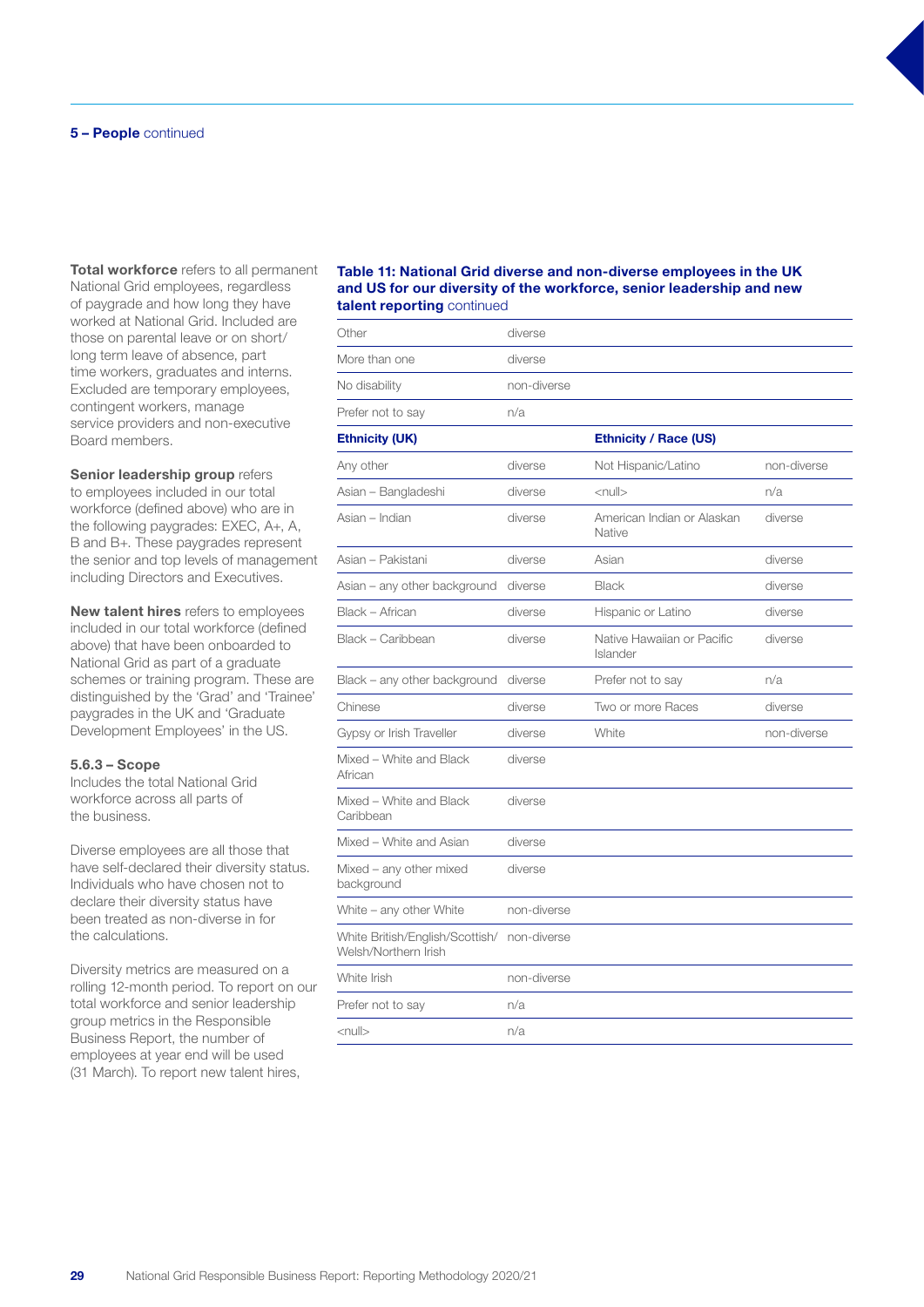the number will be representative of the previous financial year (1 April – 31 March).

## 5.6.4 – Calculation methodology

Data is extracted from the HR management system and the following calculations are performed on the dataset to calculate this metric:

- % diversity in workforce = (# diverse individuals in workforce) / (# employees in workforce)
- % diversity in senior leadership = (# diverse individuals in senior leadership) / (# employees in senior leadership)
- % diversity in new talent hires = (# diverse individuals in new talent hires in rolling 12 month period) / (# new talent hires in rolling 12 month period)

#### 5.7 – % of colleagues completed unconscious bias training 5.7.1 – Metric

% of total workforce population who have taken part in our unconscious bias training.

## 5.7.2 – Definitions

Unconscious bias training is an online training course intended to build awareness of differences and understanding of the importance of diversity and necessity of achieving equity and inclusion

#### 5.7.3 – Scope

All employees who are permanently employed as at the reporting date are included in the metric.

The status of employees who have completed the training is continuously monitored through our HR management system.

The % of employees who have completed unconscious bias training is reported as at the relevant financial year end date, 31 March.

#### 5.7.4 – Calculation methodology

As at the year end, a report is run from our HR management system that shows our total number of employees and the total number of employees to have completed the unconscious bias training course.

The % of colleagues to have completed the unconscious bias training is calculated as: (total number of employees to have complete the training / total number of employees) \* 100.

#### 5.8 – Living wage paid (UK only) 5.8.1 – Metric

Compliance with the real Living wage.

## 5.8.2 – Definitions

The real Living Wage is a wage rate that is voluntarily paid. The wage rate is set by the Living Wage Foundation ("the Foundation") and is designed to be at a level required for employees and their families need to meet their everyday needs. The real Living Wage is independently calculated and is greater than the National Living Wage that is required to be paid by UK legislation.

#### 5.8.3 – Scope

All UK based employees are included in the metric. Including graduates, trainees and apprentices.

US based employees are not included in the metric.

The real Living Wage communicated by the Foundation around October or November of the relevant financial year is used for the metric reported at the end of the respective financial year.

UK real Living Wage is reported as at the year end date, 31 March.

#### 5.8.4 – Calculation methodology

On receiving the new rate, the hourly pay on employees is reviewed to determine if any current hourly rates fall below the new rate as set by the Foundation and any uplifts are applied before the year end.

As at 31 March, we review our payroll records to identify any employees receiving a wage lower that the rate set by the Foundation and report any exceptions.

## 5.9 – Employee engagement score (from Grid:Voice)

## 5.9.1 – Metric

Engagement index score, as measured by National Grid's annual Employee Engagement Survey, "Grid:voice".

#### 5.9.2 – Definitions

**Engagement index** is a measure of how engaged our employees feel, based on the percentage of favourable responses to five questions repeated annually in our Employee Engagement Survey.

Likert scale is a psychometric scale commonly involved in research that employs questionnaires. The Likert scale is a five (or seven) point scale which is used to allow the individual to express how much they agree or disagree with a particular statement.

#### 5.9.3 – Scope

All employees who are permanently employed as at 1 December of the relevant financial year are provided the survey.

Employee engagement score is reported as the outcome of the survey completed in the relevant financial year, 1 April to 31 March.